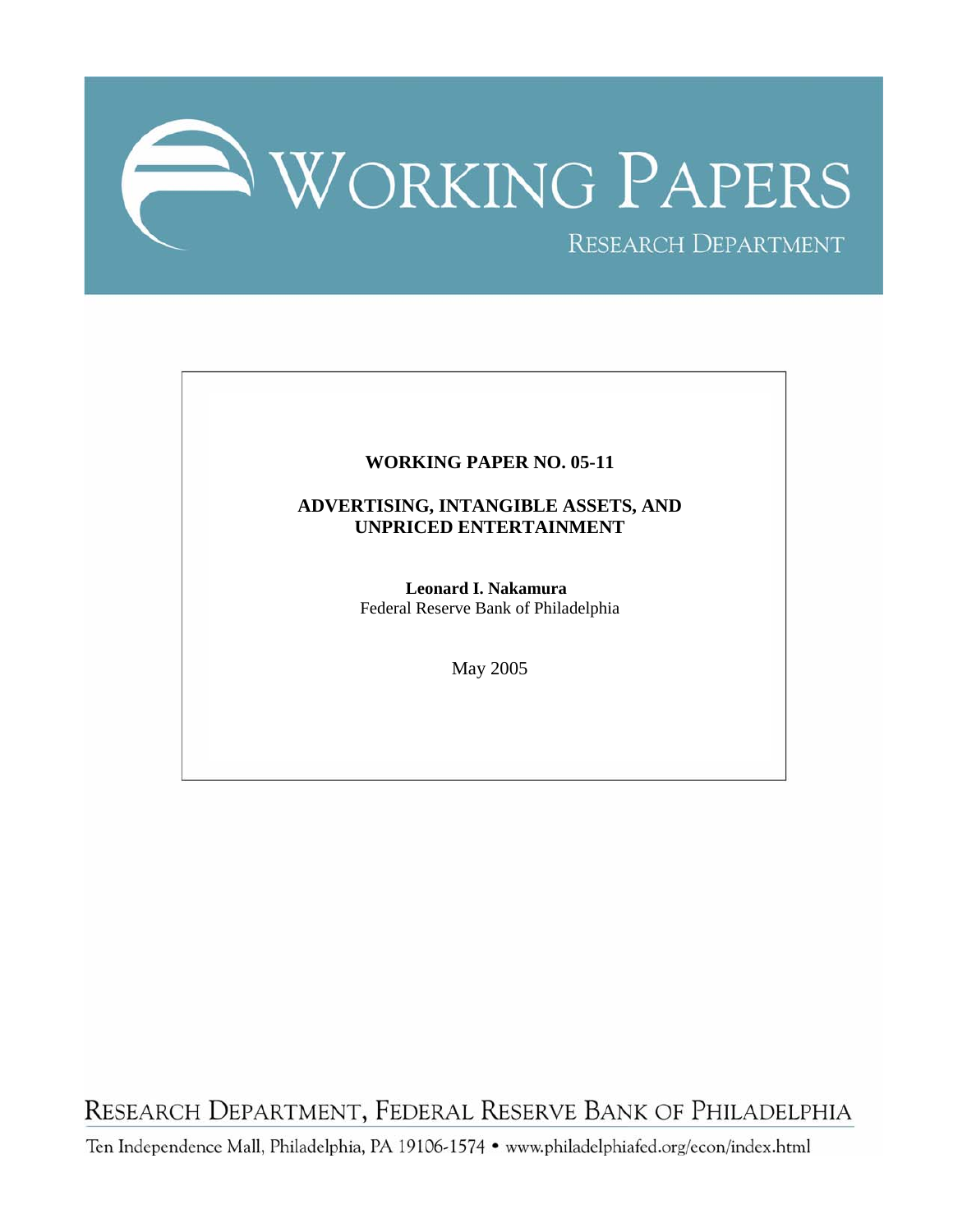## **ADVERTISING, INTANGIBLE ASSETS, AND UNPRICED ENTERTAINMENT**

### **Leonard I. Nakamura**

Federal Reserve Bank of Philadelphia

### **Abstract**

This paper addresses two aspects of advertising: its role in supporting entertainment and news, and its role as an investment. I argue that in both roles advertising's contribution to output is being undermeasured in the national income accounts. In some cases one unit of nominal advertising input should be counted as two units of real output. In rough orders of magnitude, I argue that it is plausible that two-thirds of advertising expenditure represents unmeasured contributions to output, and the level of real GDP should be increased accordingly.

JEL: E01, L82, M37 Keywords: Advertising, Entertainment, Intangible, Measurement

Thanks to Frank Wykoff and participants at the SSRCH International Conference on Index Number Theory and the Measurement of Prices and Productivity and seminars at the Philadelphia Fed, the Sveriges Riksbank, and Villanova University for valuable comments. Victoria Geyfman provided excellent research assistance.

Correspondence to: Leonard I. Nakamura, Research Department, Federal Reserve Bank of Philadelphia, 10 Independence Mall, Philadelphia, PA 19106, 215-574-3804 (office), 215-574-4303 (fax), leonard.nakamura@phil.frb.org (e-mail).

The views expressed here are those of the author and do not necessarily reflect those of the Federal Reserve Bank of Philadelphia or the Federal Reserve System. This paper is available free of charge at www.philadephiafed.org/econ/wps/index.html.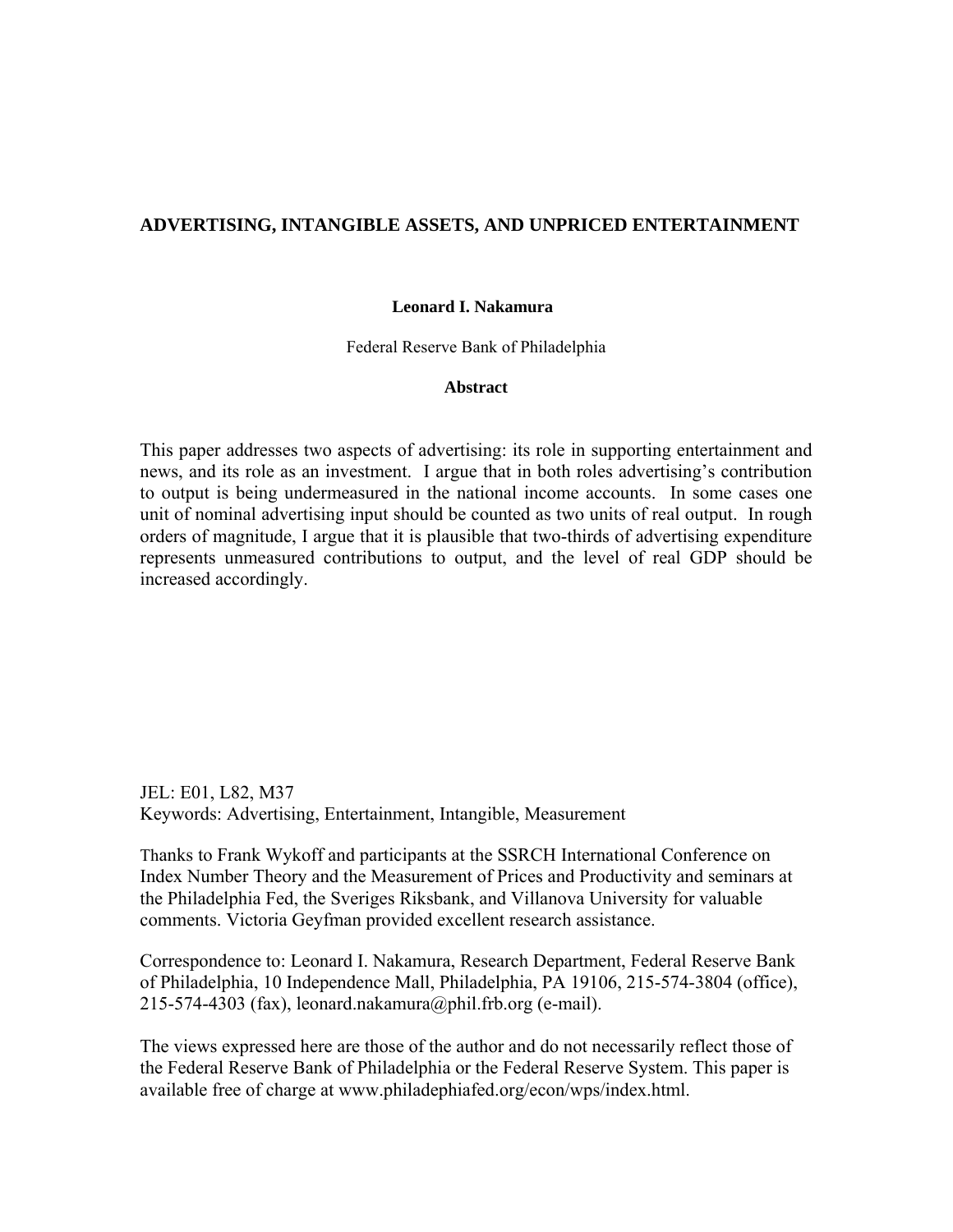#### **Advertising, Intangible Assets, and Unpriced Entertainment**

### I. Introduction

Advertising is treated in the national accounts of most countries as an intermediate input which does not appear directly in output. Broadcast television and radio are treated as unpriced byproducts of advertising and also do not appear directly in output. Furthermore, although advertising apparently can have longlived impacts on profits, advertising expenditures are not treated as investment.

Belatedly following Borden's classic 1942 treatment of advertising, I shall argue that when entertainment is a joint product with advertising, it should be included as real output, even when its price is zero. This argument is an empirical claim that the combination of entertainment and advertising can be unusually productive—I shall argue that one unit of input of this type can produce two units of real output, one unit both nominal and real, the other a rise in the real output that occurs via a decline in the price deflator for the relevant recreation category.

Advertising and entertainment have long been intertwined as products. Borden (1942) estimated the net contribution of advertising to newspapers, magazines, and radio in 1935 accounted for \$380 million (out of total advertising expenditure of \$1.32 billion) in a year when GDP was \$73.3 billion. These contributions increased the entertainment and information available to consumers relative to the prices paid.

Take as an example an actor who chooses between performing in a TV series or making a movie. Both are work in which the actor is paid to entertain consumers, but the movie is counted as part of personal consumption expenditure, while the TV performance is not, because the latter is paid for by commercials and not by the consumers. If the real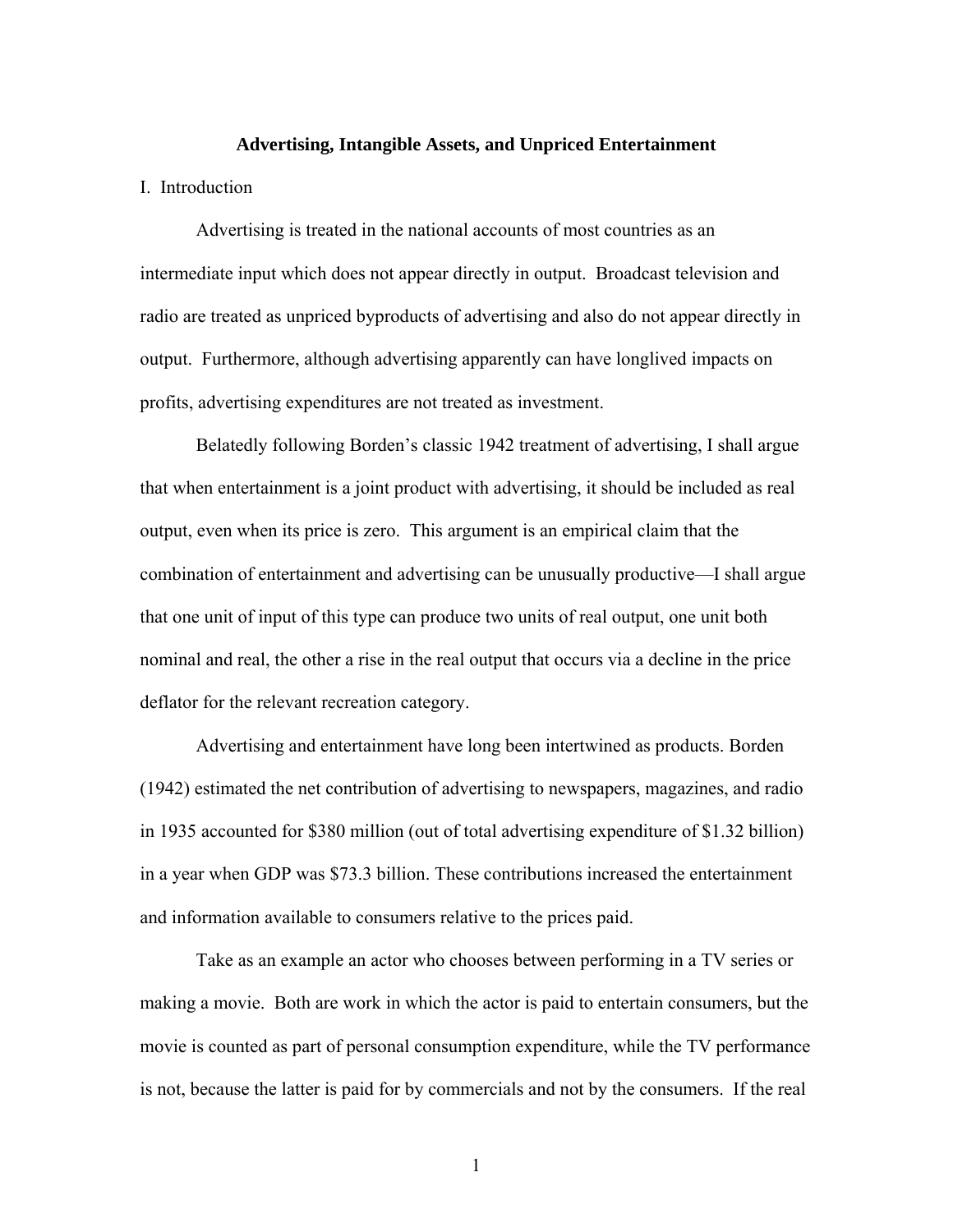impact of this entertainment should be included in GDP, then advertising that is bundled with entertainment or news is different from advertising that stands alone (for example, direct mail). I argue that it is possible to interpret advertising bundled with entertainment is unusually socially beneficial. The manufacturer of the good being advertised is producing a joint product: entertainment and the advertised product. This is equivalent to the manufacturer's adding more quantity or a free gift to a product without raising its price, and similarly results in an increase in private utility.

This social benefit is relevant to arguments about advertising and the efficiency of product diversification (Grossman and Shapiro, 1984.) Grossman and Shapiro built on work by Salop to suggest that informative advertising is excessive under oligopoly and monopolistic competition. A more robust conclusion has been that there are two countervailing forces in product differentiation – differentiation may be insufficient because the consumer obtains surplus and differentiation may be excessive because the producer may steal surplus from rival producers. When advertising is bundled with entertainment, a third factor should be considered. The private benefit to the advertiser is less than the social benefit, which includes the entertainment. This is an additional argument that differentiation may be undersupplied when advertising is involved.

Why attempt to bring a free good under the aegis of the national accounts? How does it differ from air? The difference is that air is not produced privately, nor is it bid away from alternative uses, whereas TV or radio entertainments are. In this sense, broadcasts are like government expenditures on public parks, but they are unusual because they also have a private purpose and are privately supplied.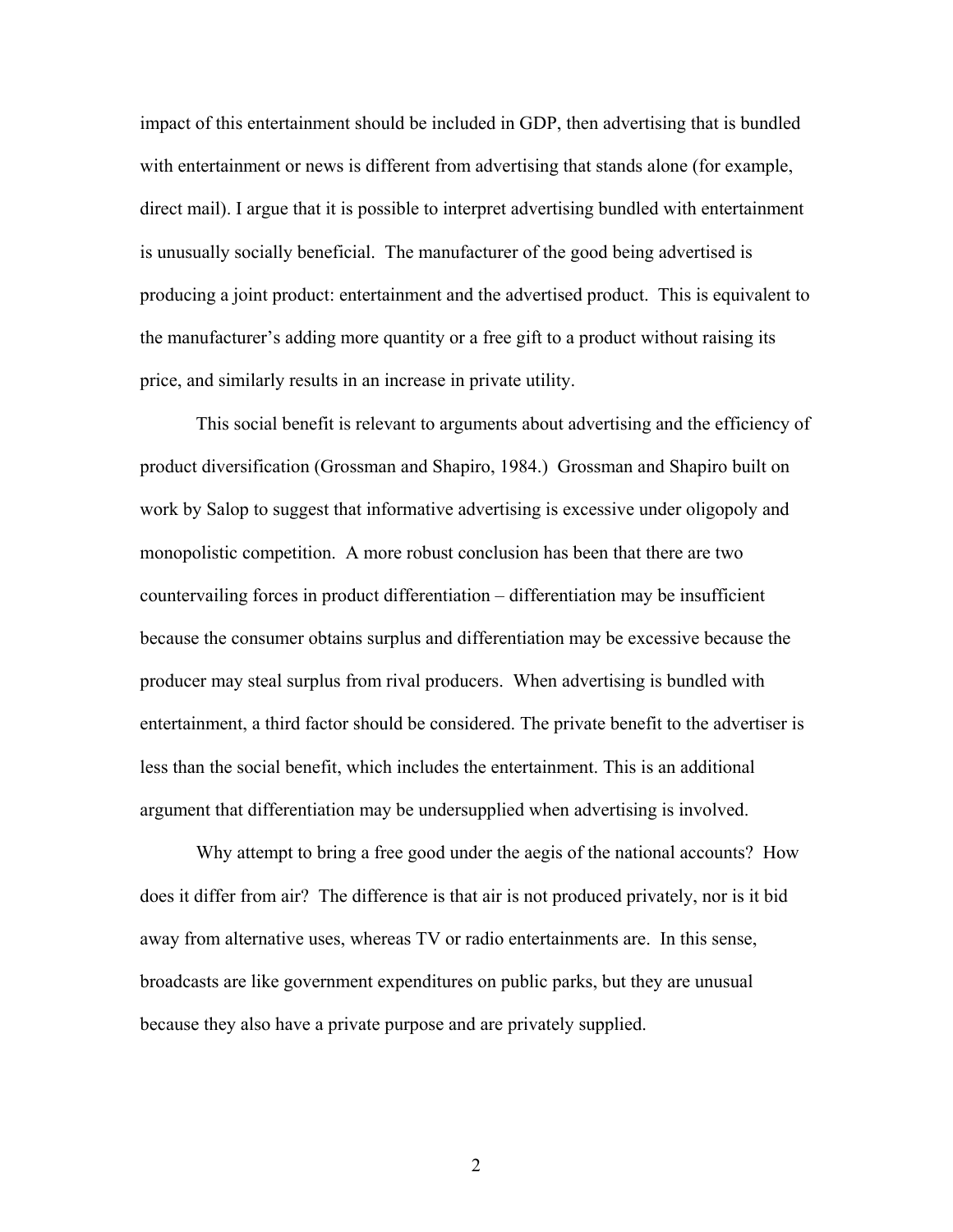Using this analogy, one could impute nominal income and consumption to households and to consumers, paralleling the NIPA treatment of owner-occupied housing services and the forgone interest on bank deposits. In those cases, however, the household possesses a capital good that provides a return. In the case of advertising supported entertainment, the output is being provided by a firm. I thus believe that it is more reasonable to have this private-sector-supported entertainment appear in the accounts as a larger real output and a reduced price.

I shall also argue that a portion of advertising should be considered investment - capitalized and depreciated rather than expensed. This argument has been made for decades (e.g. Weiss, 1969; and Bloch, 1974). Schmalensee (1989) noted the strong, positive relationship between the advertising/sales ratio and industry level profitability and that this stylized fact had proven unusually robust since it was first reported by Comanor and Wilson (1967). Recent evidence continues to suggest that advertising can be an important and durable source of profitable product differentiation (Nevo, 2001). However, several papers have argued that the depreciation rate for advertising varies sharply across industries and is typically more rapid than for R&D or tangible investment (Peles, 1971; Bublitz and Ettridge, 1989; and Hall, 1993).

In this article, the main focus is on the impact of advertising on entertainment and news, and I build on Borden's (1942) estimates to create a time series of such contributions from 1935 to 2002. I argue that properly accounting for entertainment and investment would increase real GDP by 1.5 percent and nominal GDP by about 0.8 percent, although both of these estimates are admittedly very approximate.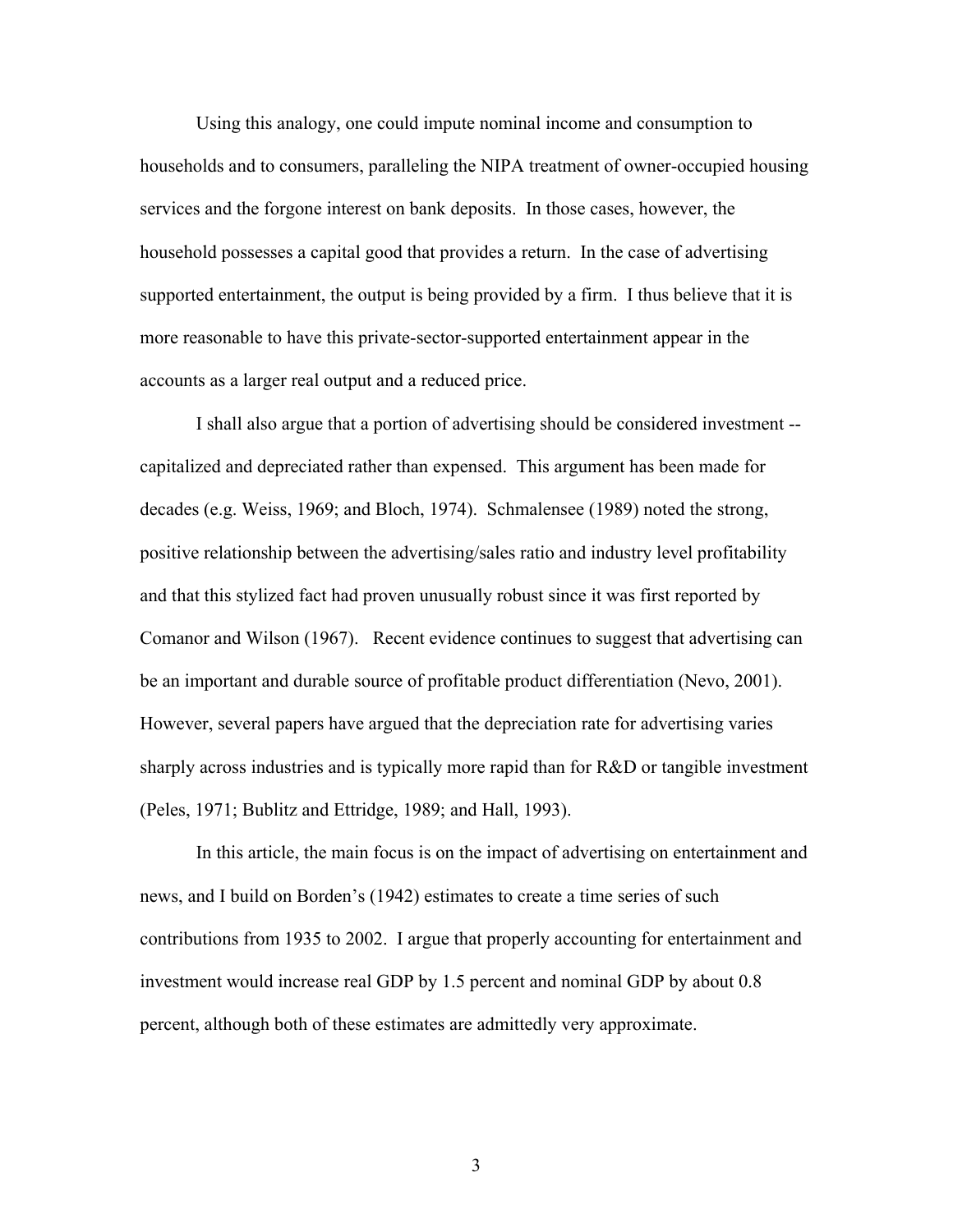In the remainder of the paper I sketch the possible implications for national income accounting of this view of advertising and its role in the economy. I set forth numerical estimates based on published data and the extant literature, but these estimates are meant to be suggestive of orders of magnitude only. I briefly address the modeling issues that underlie these measures before concluding.

## II. A sketch of theory

 Let us begin by examining advertising in a one-period model with free entry and without fixed capital (all economic costs will be time costs of labor). Direct advertising (that is, without entertainment or news, as in Grossman and Shapiro) enters into GDP as part of the fixed expenses associated with a differentiated product. The marginal utility of the differentiated product is equal to its price, which just covers fixed cost under free entry. For a differentiated product with fixed cost  $F = F_0 + A$  (where  $F_0$  represents nonadvertising fixed costs, say research and development, and A is the advertising cost of informing consumers of the good's existence) and marginal per unit cost  $c_d$  (labor costs) and output  $q_d$ , the price  $p_d = F/q_d + c_d$ , and output  $p_dq_d =$  resource cost = F+c<sub>d</sub>q<sub>d</sub>.

 From the perspective of the national income accounts, the aggregate consumer expenditure on output  $y_d = p_d q_d$  is reflected in personal consumption expenditures in that amount for the advertised good. This is equal to the total cost of producing the goods, including the fixed costs. Advertising is one of the intermediate costs of producing the advertised good.

 Investment. In a multiperiod model, it is possible that fixed costs may be incurred prior to consumption. If the fixed costs are incurred at time t but production and consumption occur at time  $t+1$ , and if – as is currently the case in national income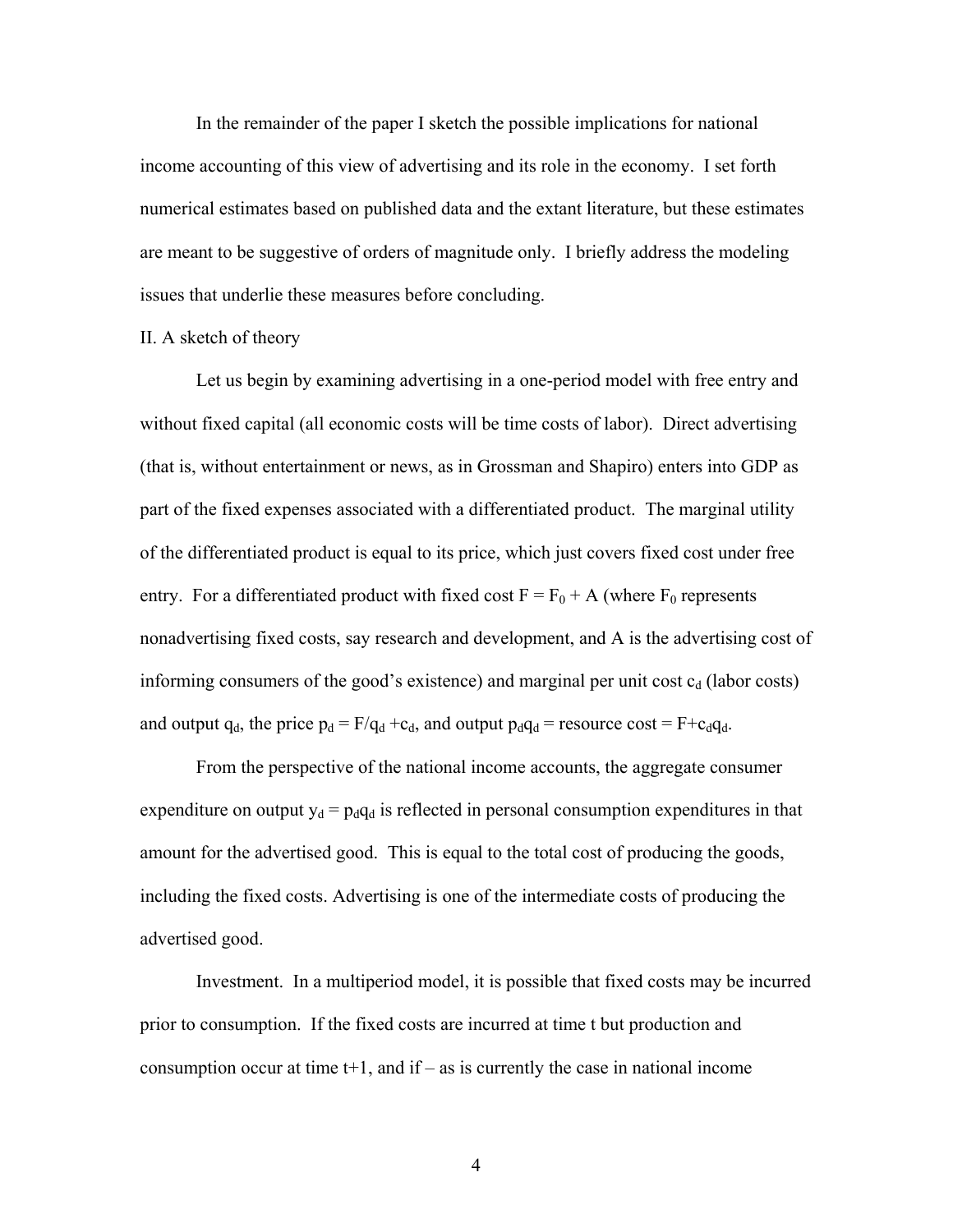accounting – the fixed costs are expensed, then in period t this industry will show a loss of F, zero output, and F labor costs. Then in period  $t+1$ , in equilibrium, the advertising firm must spend  $c_dq_d$  and consumers will pay  $F(1+r) + c_dq_d$ . Measured output will be  $F(1+r) + c_d q_d$ , with  $F(1+r)$  recorded as corporate profit and  $c_d q_d$  as labor income. Thus in period t output and profit are understated, while output and profit are overstated in period t+1, as a result of the failure to capitalize and depreciate fixed costs.

 Now consider the case of advertising with entertainment. In this case, the nonentertainment costs associated with direct advertising are reduced by the entertainment, which draws consumers to the advertisers' messages. Payments to entertainers or other content producers enable the entertainers to produce a consumer product: entertainment. At the same time, these payments substitute for the payments that would otherwise have gone to direct advertising costs. The full value of the advertisers' costs still is covered by the differentiated product being advertised, but in addition, a new consumption good – entertainment -- is produced. Part of F is being spent to produce entertainment M.

 The case is directly analogous to a joint product in which a rise in the value of one product (advertising) reduces the price paid for the other product (entertainment) while not changing its real value. Nevertheless, we must be cautious since the consumer does not pay directly for the entertainment.

A simple example to illustrate the point is as follows.

*Model of entertainment good.* Let M be a monopoly entertainment good that may be supported by advertising. The measure one household/consumers supply their unit labor inelastically and jointly own the shares of the firm supplying the monopoly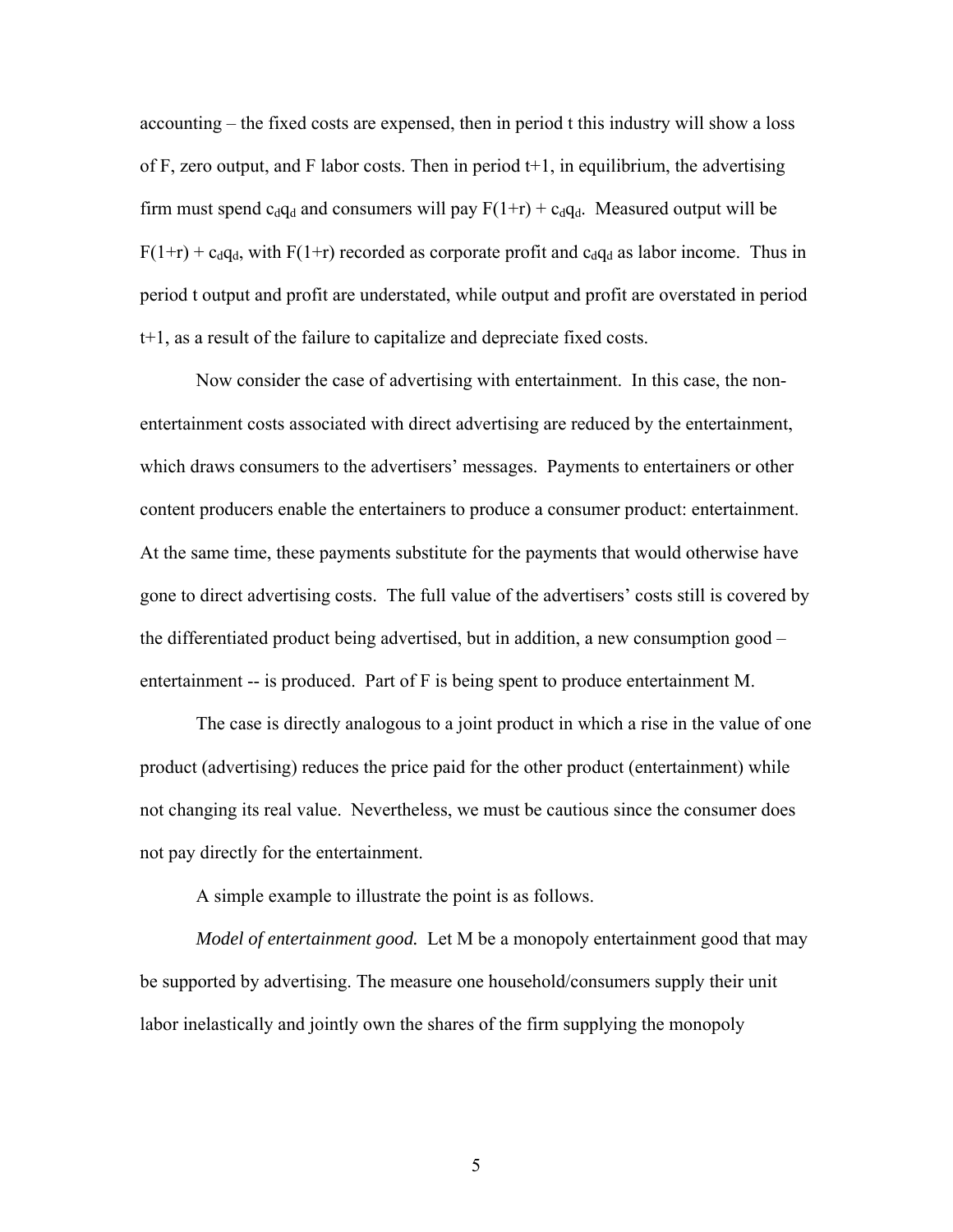entertainment good. With a specific piece of media that is small with respect to income, we can approximate the utility of the aggregate of consumers by

$$
U(z,M)=z+bM-1/2\ M^2-a_UM
$$

where z is the numeraire good (produced one for one by labor, which thus has a unit wage), and M is the units sold of the medium in question, which we shall consider to be a newspaper. Here b>0 is a parameter representing the utility of the newspaper, and  $a_U$ >0 is a parameter representing the disutility of advertising to readers when advertising is present in the publication, and equal to zero if advertising is not present. Demand can be shown to be  $M = b - a_U - p$ , where p is the price charged for the newspaper.

The newspaper has labor costs of publication  $c_M$  per unit sold, and sells the publication at a price  $p \ge 0$ , receiving  $\alpha$  per unit from advertisers but also paying a labor cost of  $\alpha'$  per unit for the direct costs of including advertising in the paper. Thus the newspaper's profit will be equal to:

$$
\Pi = (p + \alpha - \alpha' - c)(b - a_u - p)
$$

Then it is easy to show that if  $\alpha-\alpha' \geq b-a_{u}+c_{M}$ , then the equilibrium price  $p = 0$ (assuming newspapers cannot be sold at a negative price) and quantity  $M = b-a_n$ . Advertisers pay  $\alpha(b-a_u)$ . Profit of the publisher is  $\Pi = (\alpha - \alpha' - c_M)(b-a_u)$  (b-a<sub>u</sub>)<sup>2</sup> since ( $\alpha$ - $\alpha'$ -c<sub>M</sub>)> (b-a<sub>u</sub>). Consumer utility is  $U = 1 - (b - a_u)(c_M + \alpha') + \frac{1}{2}(b - a_u)^2$  $U = 1 - (b - a_u)(c_M + \alpha') + \frac{1}{2}(b - a_u)^2$ . Direct advertising costs are  $\alpha'$ (b-a<sub>u</sub>), while c<sub>M</sub>(b-a<sub>u</sub>) is to be shared between advertising and content. If the disutility of advertising  $a<sub>u</sub>$  is great, this would show up in a small audience. For television and radio, the direct costs of advertising and transmission appear to be generally small relative to the entertainment advertising support, that is,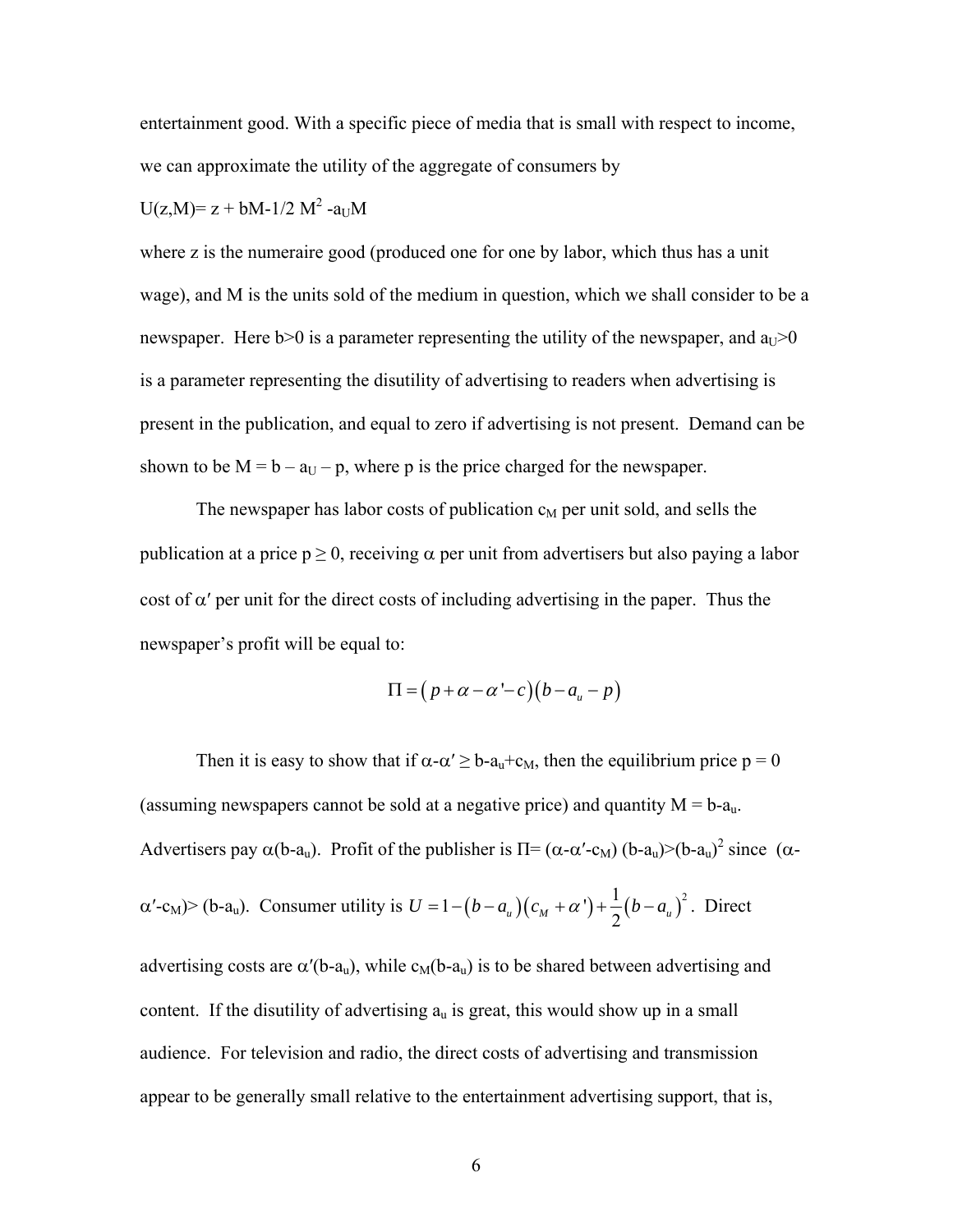relatively small  $c_M$  and  $\alpha'$ . These distribution costs are larger for magazines and newspapers, and thus contribute to the generally positive prices for these publications.

 That being said, in this example the value of the entertainment good (as measured by publisher profits) is larger than  $(b-a<sub>u</sub>)<sup>2</sup>$  while the direct utility to consumers is  $\frac{1}{2}$  (b- $(a<sub>u</sub>)<sup>2</sup>$ . Thus unlike the case when consumers pay for the entertainment, direct utility may be less than the payment to the entertainer. In this case, it is possible that the entertainment support from advertising measured as I have may overstate its contribution to consumer welfare. It is thus important to have calculations such as those by Noll et al to verify that the contributions to consumer welfare are in line with my advertising contribution estimates.

In the absence of advertising, the publisher charges  $p= \frac{1}{2}$  (c<sub>M</sub>+b) and M=  $\frac{1}{2}$  (bc<sub>M</sub>). Resource costs are  $\frac{1}{2}$  c<sub>M</sub>(b-c<sub>M</sub>). Utility  $U = 1 + \frac{3}{6}(b - c_M)^2$  $U = 1 + \frac{3}{8} (b - c_M)^2$ . Consumer expense is  $pM = 1/4 (b^2 - c_M^2)$ . It can be shown that direct utility exceeds consumer payments.

 Measuring real output. A formal way to measure this gain in utility is to deflate nominal expenditures with a price index based on an expenditure function that gives the nominal expenditure corresponding to a given level of utility. Such a price index will be lower in the periods in which the newpaper is available at zero price. Thus the constant utility price level falls, and real output is higher when the newspaper exists compared to when it does not, although it does not enter into the expenditure basket of the individual.

*Caveats.* Persuasive advertising – advertising that shifts utility functions (as in Dixit and Norman, 1978) – fits less easily into a national accounting framework. Stigler and Becker (1977) question whether mental or emotional associations suggested by an advertisement should be considered as changing the utility function or changing the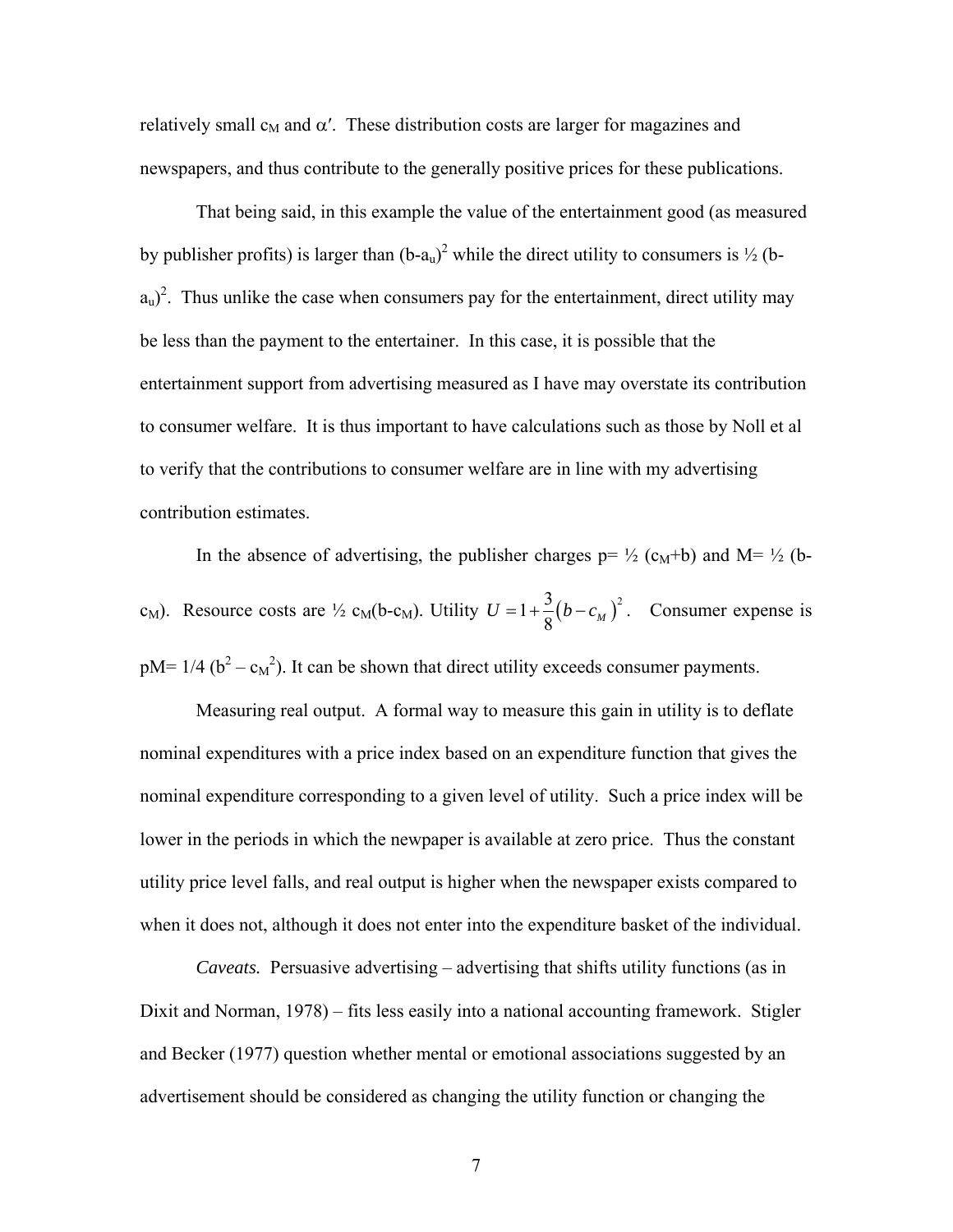product. They argue the latter. One way of viewing their argument is to draw a parallel with scientific research on the value of a drug (say, the blood-thinning properties of aspirin). Although no physical change has occurred to the drug, the perceived nature of the product has changed, raising its utility for the buyer. Similarly, taking a course on Shakespeare changes the perceived nature of theatrical performances and changes consumer demand. If by appending an emotional association to a product the advertiser of the product raises demand for it, then the product has changed and demand for it may change while the utility function remains stable. Under this interpretation, advertising can be treated as informative.

 Another case that challenges the treatment I recommend is the case of gratitude toward the sponsor. In sponsoring a product, the advertiser may count on the consumer's gratitude raising the consumer's willingness to pay for the advertiser's product as a means of indirectly paying for the entertainment. In this case, the utility of the differentiated product is less than the price paid by the consumer, so that the real value of the entertainment has been at least partially accounted for in the consumer payment for the differentiated product, and it would be incorrect to increase the total real value of consumption by the value of the entertainment. This effect would not negate the consumer surplus calculation in the experiment in which cable TV payments are used to infer the value of TV broadcasts.

 Finally, as a practical matter, including these changes in the national income accounts does not have much impact on long-run measures of inflation or growth, only levels. Advertising has been roughly the same proportion of GDP for a long time. These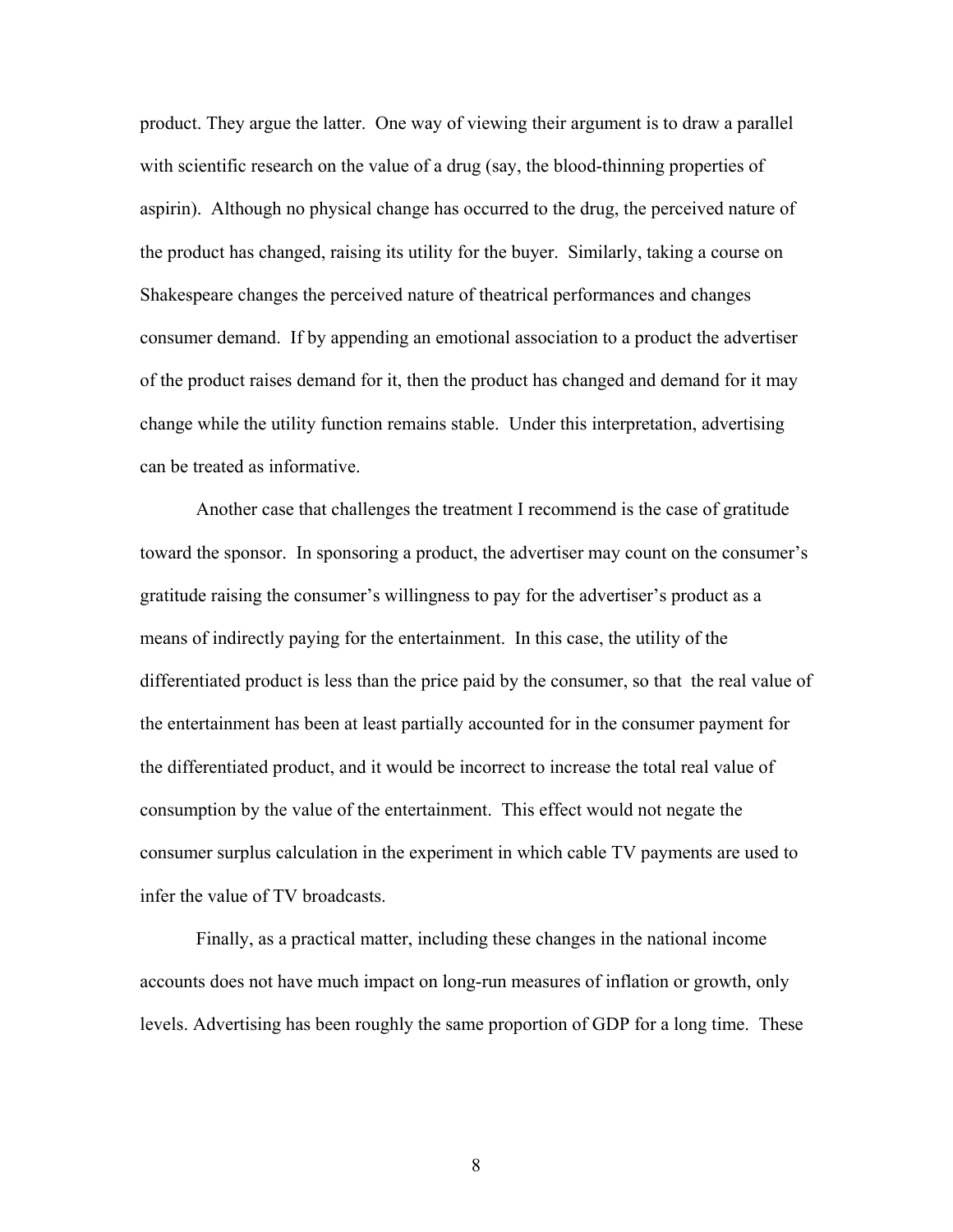issues are more important as aids in more deeply understanding advertising and intangible output.

III. Advertising and media

 In this section I develop estimates of the advertising contribution to entertainment, using Borden's conceptual framework. Borden separated media receipts from advertising into two parts: a portion that represents the costs of reproducing and distributing the advertising message itself, and a portion that reduces the cost of the entertainment to the customer.

 I begin with the Coen estimates (2005), a consistent annual data series going back to 1935 of gross advertising expenditures – advertisers' expenditures rather than media revenues. I relate these to recent data from the Service Annual Survey, which provide net advertising revenues of the media, a better base for calculation of the advertising contribution. Then I discuss Borden's 1942 calculations of the proportion of net advertising revenues that support entertainment and news and provide some sketchy, more modern data.

*Coen's estimates of gross advertising expense*. Relatively complete annual aggregate data on U.S. advertising expenditures by medium are available primarily from two sources: Robert Coen's estimates (1935 to present) and the U.S. Census Bureau's Annual Surveys of Service Industries (1998 to present). These data are gathered from advertising agencies and from information sector firms – the media. Data from the investing firms – the purchasers of advertising – are more scanty. Coen, who is director of forecasting for the advertising firm of Universal McCann, has made detailed estimates by type of media extending back to 1935. These early estimates have their roots in Neil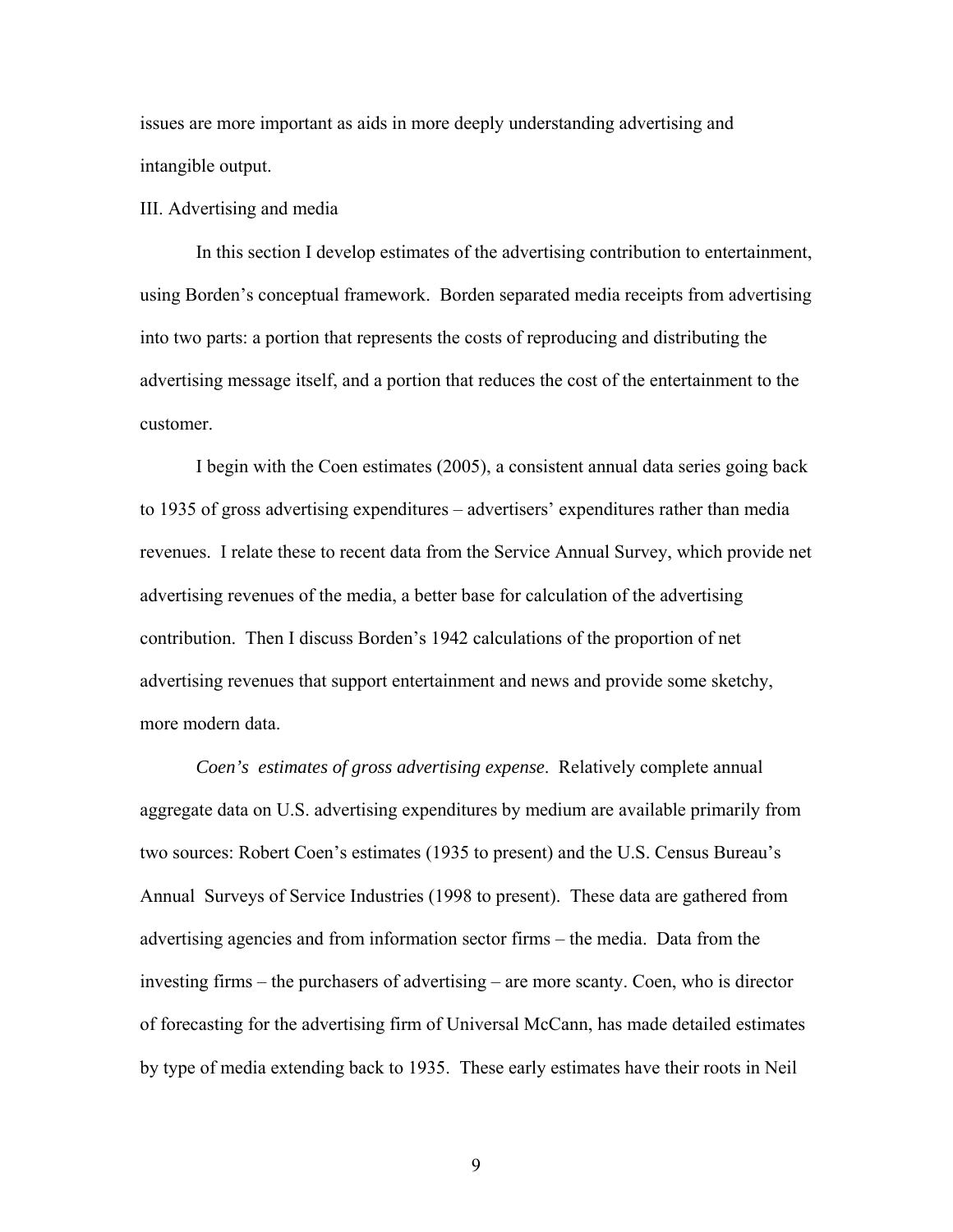Borden's study (1942) for the Harvard Business School that was funded in part by the widow of Alfred Erickson, one of the founders of Universal McCann. Borden's statistics are benchmarked by detailed estimates he made for 1935, using the 1935 Census of Business.<sup>[1](#page-11-0)</sup> Coen's data appear to represent estimates of the total *gross* costs of advertising expenditures on media, including expenditures on advertising production, and commissions to advertising agencies and media purchasing agents. $2$ 

 Coen's historical statistics are summarized in Table 1, which provides decade average data in nominal terms from the 1940s to the 1990s. As a percent of nominal GDP, the decade averages fluctuate between 1.6 percent and 2.3 percent. It is this expenditure for advertising – the out-of-pocket expenses of producers and sellers of products – which may have an investment component.

 If we omit expenditures on direct mail, outdoor display advertising, the yellow pages, and miscellaneous expenditures, the remainder is the part I am considering to be potentially supporting news and entertainment: advertising in newspapers, periodicals, television including cable, and the Internet. These fluctuate between 1 percent and 1.4 percent of GDP.

*Service Annual Survey data on net media advertising revenue.* The U.S. Census Bureau's Service Annual Survey for Information Sector Services makes available recent data on revenues and expenses of newspaper, magazine, and database publishers, radio and television broadcasters, and cable TV operators. Table 2 gives data on advertising

 $\overline{a}$ 

<span id="page-11-0"></span><sup>&</sup>lt;sup>1</sup> Unfortunately, the 1935 Census of Business does not appear to have fully captured small businesses, so, for example, local newspapers appear to be undercounted. Coen has corrected for some of these biases in his estimates.

<span id="page-11-1"></span> $2$  However, these do not appear to include all marketing expenditures, as they appear to represent mainly expenditures associated with media and do not include such items as celebrity sponsorships or pharmaceutical company detailing to physicians. It is difficult to know where to draw the line between advertising and sales expense; in practice, payments to media are usually singled out.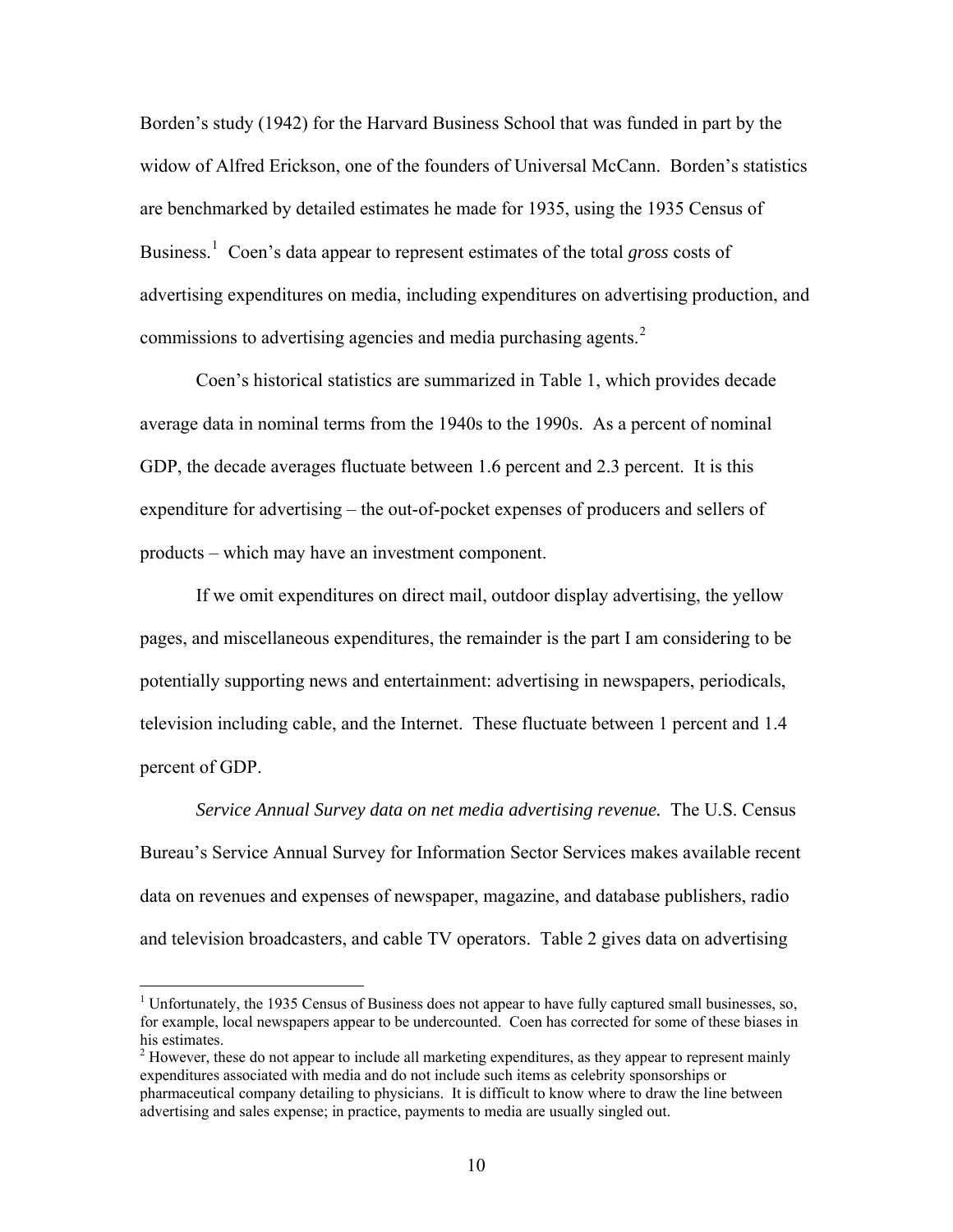revenues and receipts from customer payments for subscriptions and individual copies. The data here on advertising revenues are *net* of costs of advertising agency commissions and so forth. Generally speaking, the data are about four-fifths of the comparable figures from Coen (Table 3). These net revenue data are the more appropriate source for calculating advertising's support to entertainment.

*Borden's estimates of advertising contribution to entertainment and news.* The portion of the entertainment medium's revenue that is directly allocable to the cost of distributing the advertiser's message ought not to be counted as a contribution to entertainment. This is an aspect of advertising on which Borden was able to obtain considerable data in making his estimates for 1935 of the entertainment and news contribution of advertising. The question is, how much of advertising expenditures on a magazine or radio program pays for the content or program, and how much pays for the transmission of the advertising message itself?

 Borden divides media expenses into (1) content or program costs, such as music royalty payments or payments to performers, that were clearly entertainment or news, (2) costs of soliciting advertising that were clearly advertising costs, and (3) production costs which he split based on the relative proportion of published pages or broadcast time devoted to content.

 In the case of newspapers, for example, he used a survey of 23 daily newspapers to estimate that 35 percent of revenues came from circulation and 65 percent from advertising. The survey also suggested that content was 65 percent of the linage, while advertising was 35 percent. And it showed that expense directly attributable to editorial and news was 17 percent, while advertising sales salaries and other direct advertising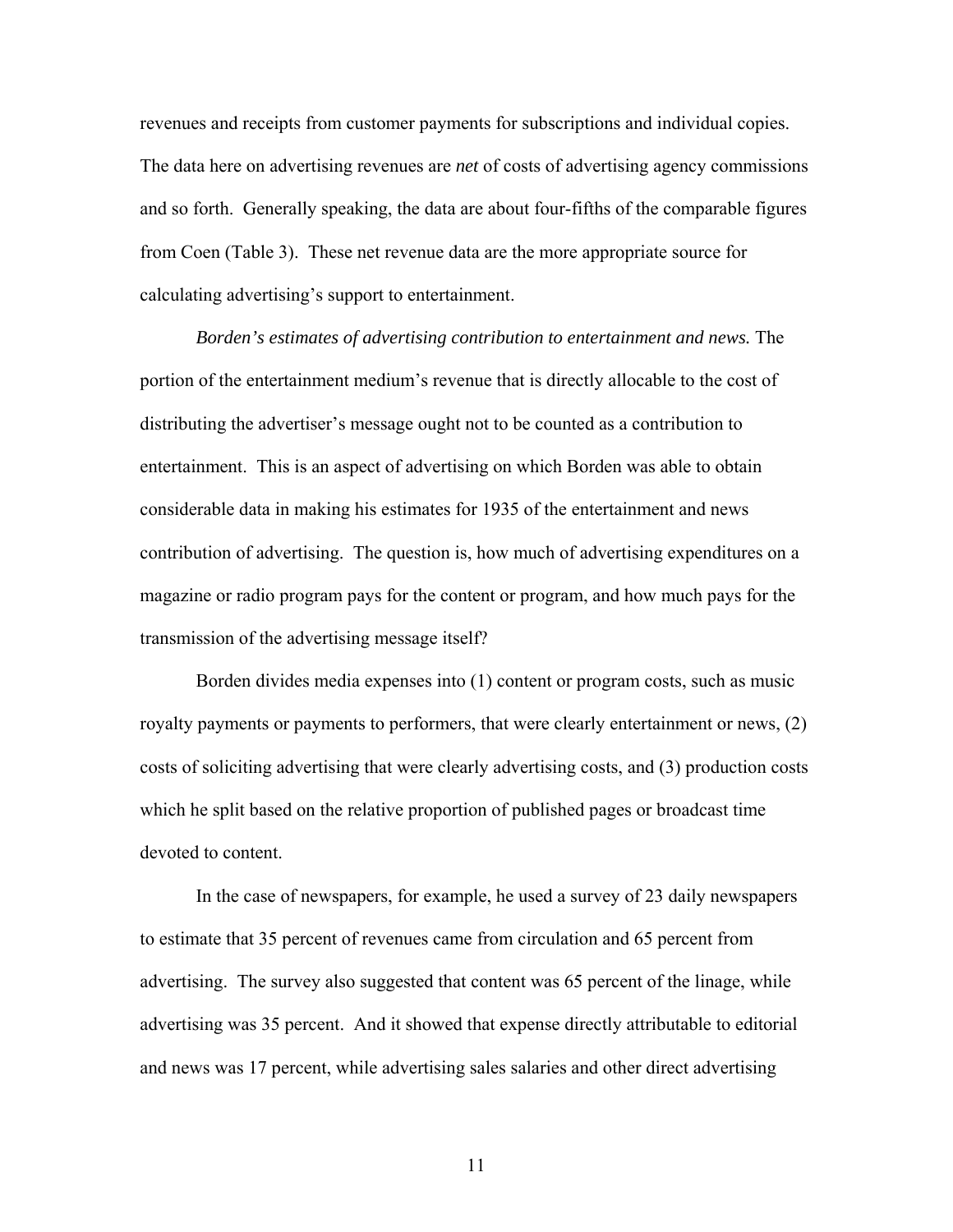expense was 8 percent. All other costs were 75 percent. Allocating "all other costs" using the ratio of content linage to advertising linage implied that total content expenses were 65.75 percent of the total, while advertising expenses were 34.25 percent of total expenses. Since expenses were 93 percent of revenues, advertising expenses were 32 percent of total revenues, while advertising revenues were 65 percent of total revenues.

 This allowed him to estimate that roughly 50 percent of the advertising revenue was a contribution to content. Similar calculations showed that 28 percent of magazine advertising and 73 percent of radio advertising was a contribution to entertainment and news content.

*More recent data on advertising's contribution to media*. Over time the ratios underlying these estimates have evolved. Newspaper advertising now accounts for 80 percent of revenue, and circulation for only 20 percent. This suggests that the contribution rate to newspapers may have increased.

 Radio. At the time of Borden's calculation, commercial-sponsored radio broadcasts accounted for only 35 percent of broadcast time, and direct advertising sales costs were only 5 percent of expenses. By contrast, in the 1970s, commercial radio stations' commercial-sponsored broadcasts were generally 100 percent of broadcast time, and direct advertising sales costs were roughly 20 percent of expenses of radio broadcasters. Thus commercial radio stations' support to broadcasts has fallen, possibly to 60 percent of revenues.

 Broadcast television was not a significant source of advertising until the 1950s. Television networks and stations in the late 1970s, according to FCC data, devoted more than 50 percent of their expenses to programming costs and about 10 percent to direct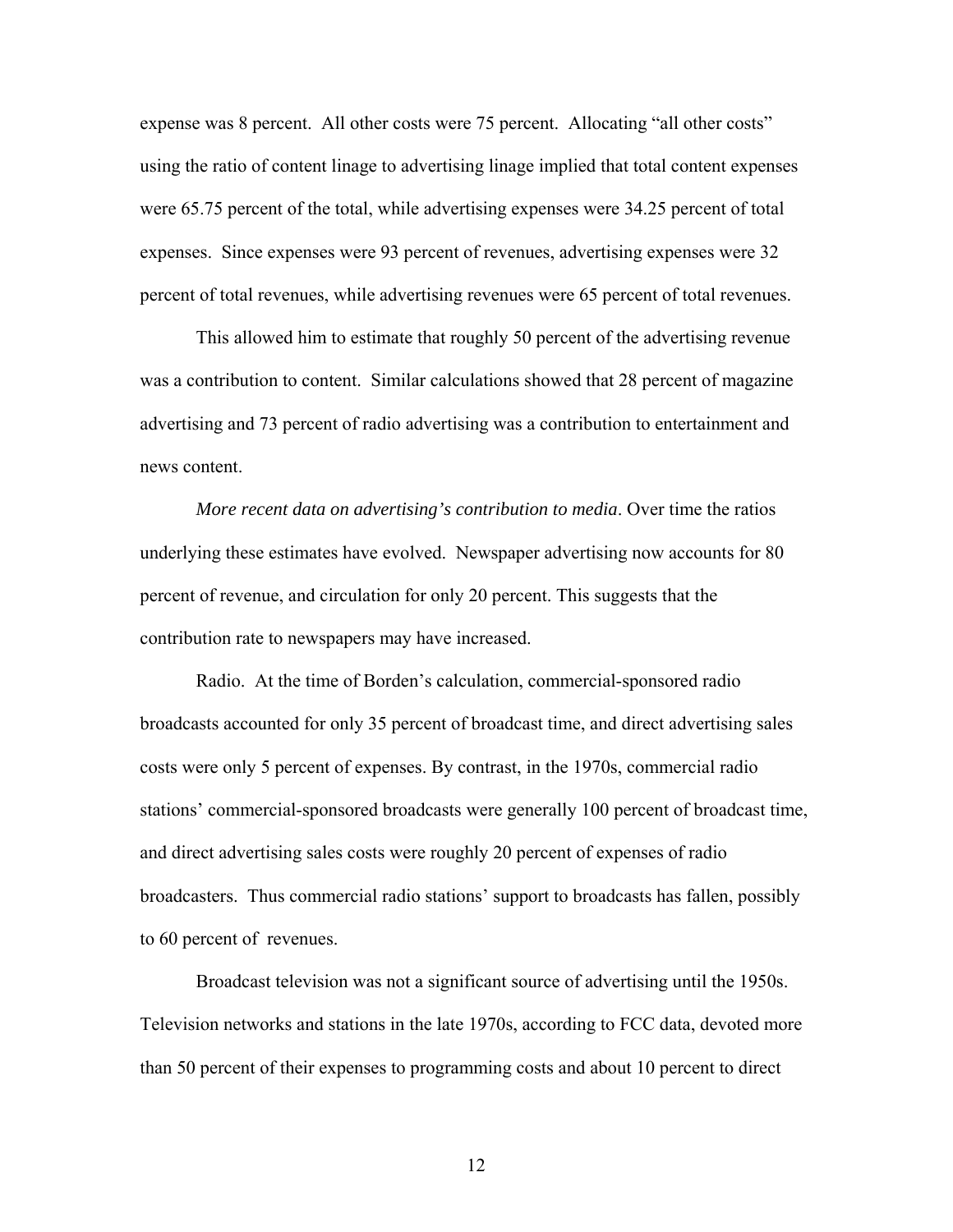selling costs. At that time, advertising was limited in TV prime time to 6 minutes per hour according to Goettler (1999). These data would imply 80 to 90 percent of advertising revenues supported content. At that point, while radio may have fallen below Borden's estimates, commercial television broadcasts appear to have been somewhat above them.

 The National Association of Broadcasters' rule limiting commercial time on TV was declared a violation of antitrust laws in 1981. Since then, the proportion of TV prime time devoted to commercials has risen considerably, and in 1996, commercial time was 15.35 minutes per hour in prime time according to Goettler (citing the Commercial Monitoring Report). Thus advertising time has risen from 10 percent of prime time to over 25 percent. On the other hand, the proportion of television expenses devoted to programming has remained high. The Service Annual Survey's data on expenses do not give advertising sales expenditures nor total programming costs, but 40 percent of expenses in 2001 and 2002 were for broadcast rights and music license fees, not including network and station productions, such as news broadcasts, which alone may account for 10 percent of TV revenues. So it is likely that program costs continue to account for over half of the advertising revenues of TV. Attributing something like 70 to 75 percent of advertising revenues to support for content in current TV would seem reasonable.

*My new estimates*. I do not have the data to reproduce Borden's detailed work on advertising's contribution to entertainment. But based on my limited data, it does not seem wholly inaccurate to use his estimates, applying his radio ratio of 75 percent to all broadcasting, including TV, cable TV, and Internet advertising. This may somewhat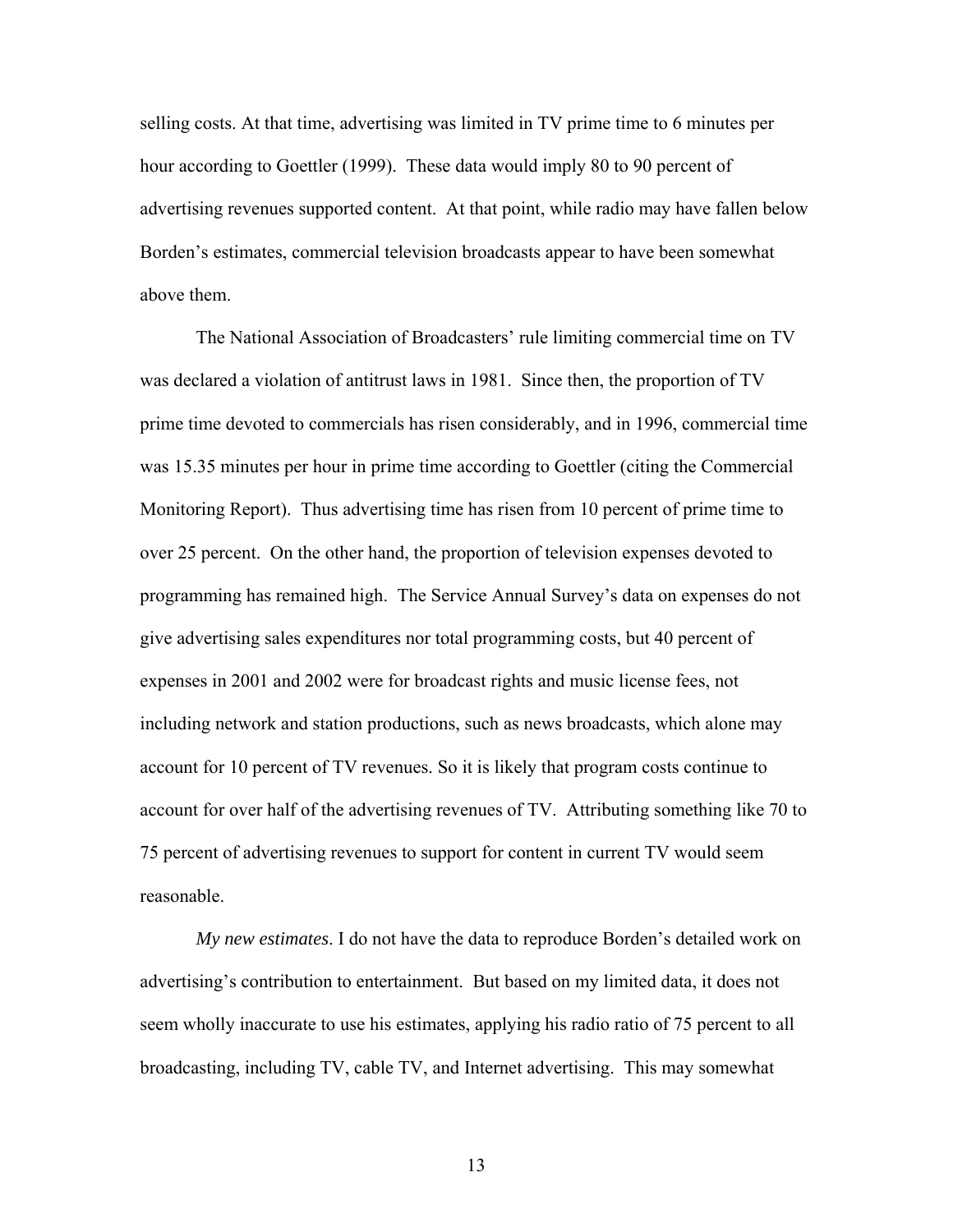overestimate the contribution in recent years. I base my estimates of advertising expense on Coen's long historical data series, which I reduce by 20 percent to make the Coen data on gross advertising expense approximate the Service Annual Survey's estimates of net advertising revenue as suggested by Table 3. Thus the ratios I apply to Coen's data are 40 percent for newspapers, 20 percent for magazines, and 60 percent for broadcasting (I used round numbers to emphasize the limited quantitative basis for these estimates). I arrive at an overall entertainment advertising contribution of \$410 million for 1935, somewhat larger than Borden's \$380 million estimate. The primary cause of the difference is that Coen has a somewhat larger estimate of local newspaper advertising than Borden in 1935.

 The resulting entertainment contribution numbers vary from about 0.4 percent to 0.7 percent of GDP (Table 1). As a proportion of measured personal consumption expenditures on recreation, it has varied from 11 percent to 16 percent It is interesting to note that while the advertising contribution has risen modestly relative to nominal GDP as a whole, it has fallen relative to personal consumption expenditures for recreation.

 At a more disaggregated level, we can assign the advertising contribution to newspapers and magazines to the PCE detailed expenditure category of "magazines, newspapers, and sheet music," part of the major product category "other nondurables." Acknowledging the contribution to magazines and newspapers would make this category between one-half and three-quarters larger in real terms (Table 4 and Figure 1). The TV and radio broadcasts, together with advertising contributions to cable TV and the Internet, would naturally fall into recreation services and might best be placed with all other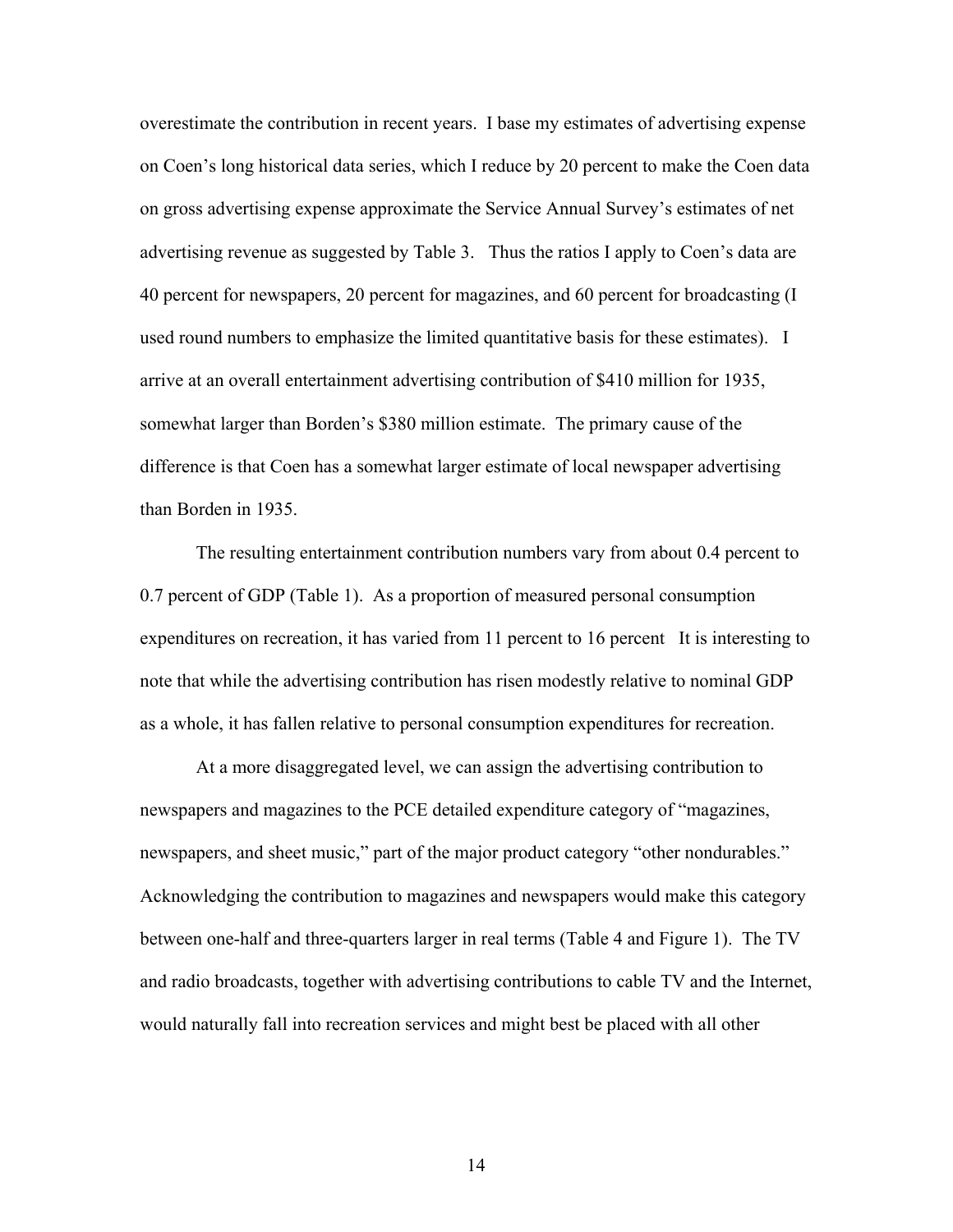recreation services. Doing so would make the major product category of recreation services larger in real terms by one-tenth to one-third.

*Noll et al.'s measures of consumer surplus for broadcast TV*. Are the size of these quantitative estimates of entertainment reasonable? The development of community antenna (cable) TV gives us the econometric evidence to estimate the consumer surplus from the most important source of advertising entertainment, broadcast TV. Noll et al. (1973), using data from 1969, estimated the consumer surplus from broadcast TV. They estimated the willingness to pay for the basic TV service portion of cable TV by exploiting variation in the local availability of over-the-air broadcasts. A preliminary finding was that in areas with little or no over-the-air TV, 80 percent of households were willing to pay \$5 per month for no-frills cable access to those stations. This was approximately equal to the per-viewer cost of TV paid by advertisers.<sup>[3](#page-16-0)</sup> Even without estimating a sloped demand curve, the minimum consumer surplus was equal to TV revenues.

 From a parameterized model, they estimated consumer surplus from the broadcasts of three TV networks as being 5.1 percent of household income in 1969 (Table 5); personal income in nominal terms was \$779 billion, so the consumer surplus was \$39.7 billion. My estimate of the nominal entertainment contribution from advertising for TV in that year is \$2.2 billion; for all media the contribution is \$5.6 billion. Thus the consumer surplus from TV was a large multiple of the entertainment contribution to TV in 1969 and, indeed, was seven times the entire advertising contribution to all media.

 $\overline{a}$ 

<span id="page-16-0"></span> $3$  There were 62.2 million households in 1969. Eighty percent of these times \$60 a year is approximately \$3 billion. Coen's data give \$3.6 billion spent by advertisers on TV; net TV revenues were probably about \$3 billion.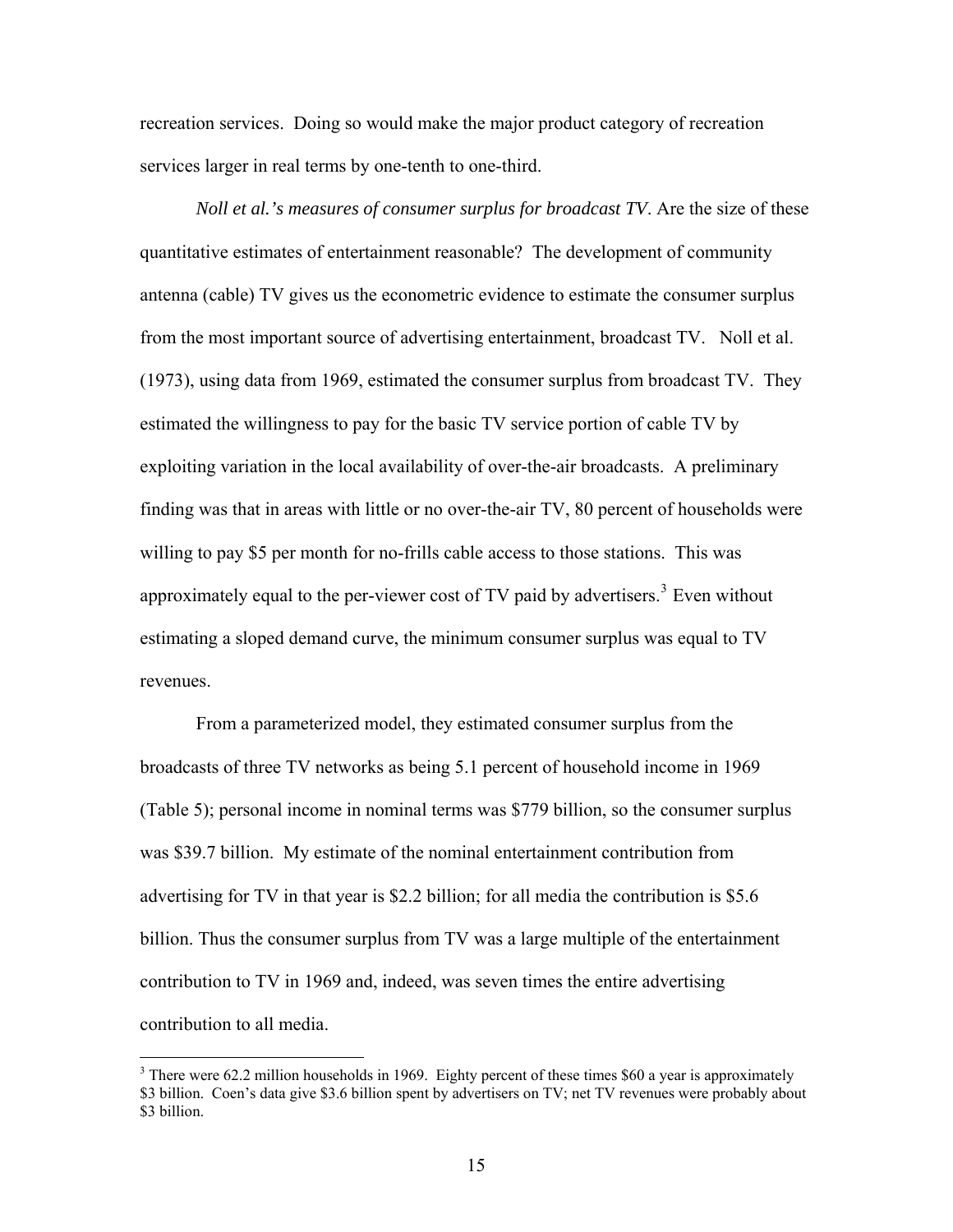*The 1950s rise of TV watching amid a decline in purchases of recreational services.* The impact of advertising contributions on the time series of real recreation services from 1935 to 2002 is substantial. One clear fact is that television viewing rose very rapidly between 1950 and 1960 (Figure 2). About half the rise in total viewing time of TV over the past five decades took place in that period.<sup>[4](#page-17-0)</sup>

 Figure 3 shows that the percentage of personal consumption expenditures represented by recreation services was falling during the  $1950s$  $1950s$  $1950s$ .<sup>5</sup> This is anomalous, in that per capita real incomes rose in this period, and recreation services, as a luxury good, would be expected to expand. This anomaly is further evidence that the rise of free alternative entertainment influenced consumer behavior. Once we add in the advertising contribution, the decline disappears. Indeed, were we to include a larger proportion of broadcast advertising expenditures in recreation services, as the consumer surplus measures might suggest, the expected increase in proportion of real recreation services would appear. Put another way, consumers during this period acted as if they were switching from alternative sources of entertainment to television. That suggests, as do the data on consumer surplus, that consumers placed a substantial valuation on TV entertainment.

#### IV. Advertising as an investment

 $\overline{a}$ 

 The treatment of advertising as an investment would be directly analogous to investment in durable goods. In the national accounts, investments in tangible goods and

<span id="page-17-0"></span><sup>&</sup>lt;sup>4</sup> These data splice together data on annual viewing hours for 1984 to 2000 from Veronis Suhler Stevenson published in the 1994, 1999, and 2003 Statistical Yearbooks, with average viewing per day data for 1984 and earlier from A.C. Nielsen from the Statistical Abstract. The two series do not agree in 1984; the former gives 1520 hours per year, which is 29.2 hours per week, while the latter gives 6.96 hours per day. I forced the Nielsen data to equal the Veronis Suhler Stevenson data in 1984.

<span id="page-17-1"></span><sup>&</sup>lt;sup>5</sup> World War II rationing may account for the high ratio of recreation services expenditure in the mid-1940s.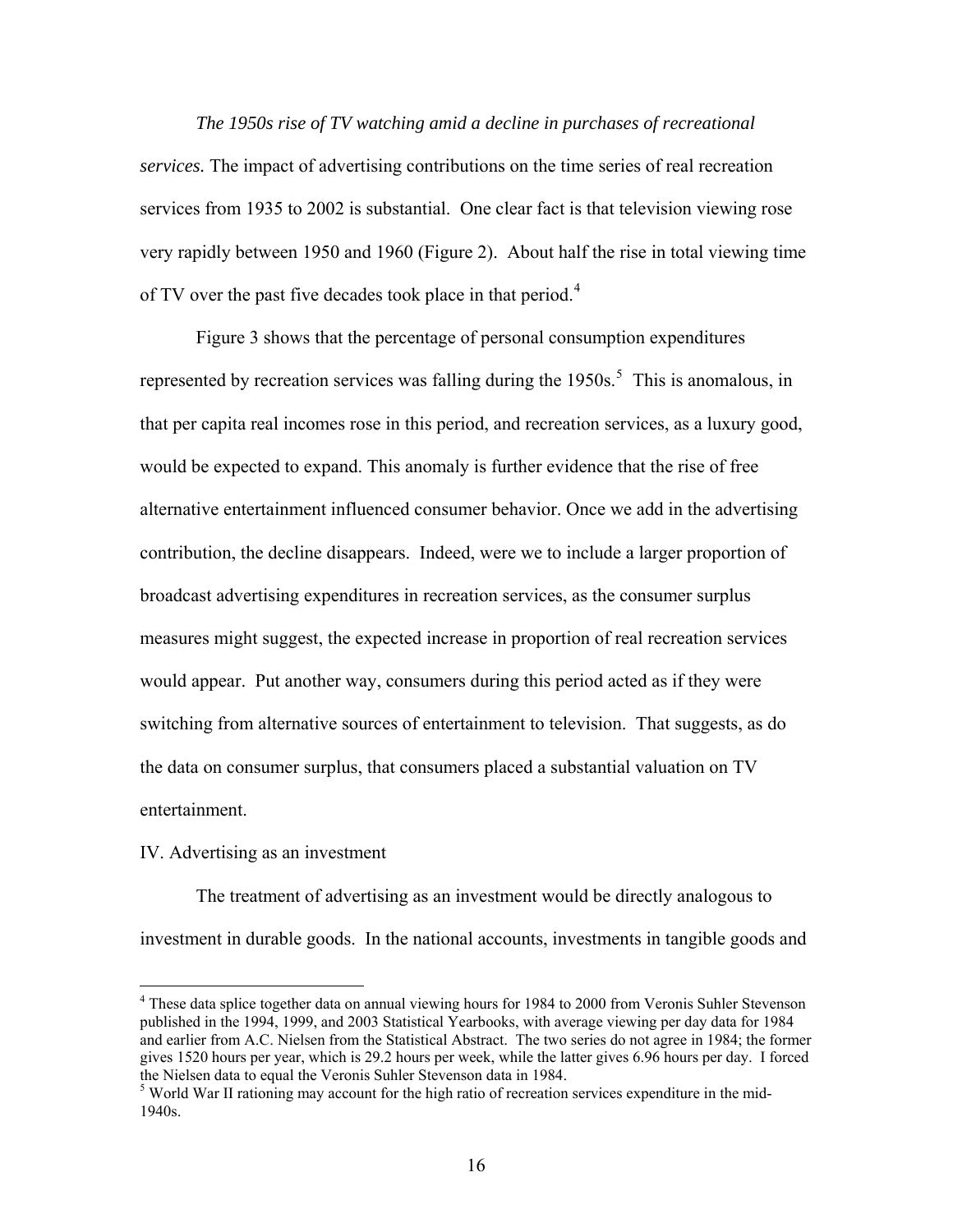in software are treated as part of gross domestic final product, while material and labor inputs to production are treated as intermediate goods. Similarly, in a monopolistic competition environment (Dixit and Stiglitz, 1977; or Grossman and Shapiro, 1984) fixed expenditures to differentiate a product such as advertising may be treated as investments if their costs are amortized over several periods and more appropriately as intermediate goods if their costs are covered in current output.

 Advertisements that introduce a new model of car may well be intended to have an impact extending over the life of the model, that is, over several years. For example, advertising to introduce a TV show may continue to influence viewing of reruns of DVD sales years later. Advertising expenditures for repeat purchase goods such as cereals, beer, toothpaste, or drugs similarly plausibly have long lives.

 It is equally evident that some portion of advertising expenditure is intended to be immediately expensed. For example, advertisements of automobile clearance sales or zero-interest financing are likely to have only a short-term impact on sales. Indeed, such advertising may well be accompanied by short-term *declines* in future auto sales and profitability and in *current* equity prices.

 Indirect estimates of the component of corporate advertising expenditures that should be counted as investment are typically obtained using regressions of advertising against measures of contemporaneous corporate market value, or future profits or sales. In these regressions, a short-run negative correlation of advertisement expenditure and equity or profits will likely reduce the apparent life of average advertising expenditure by mixing negative effects and positive ones in individual firm and panel regression analysis as in Peles; Bublitz and Ettredge; and Hall. The fact that Peles and Bublitz and Ettredge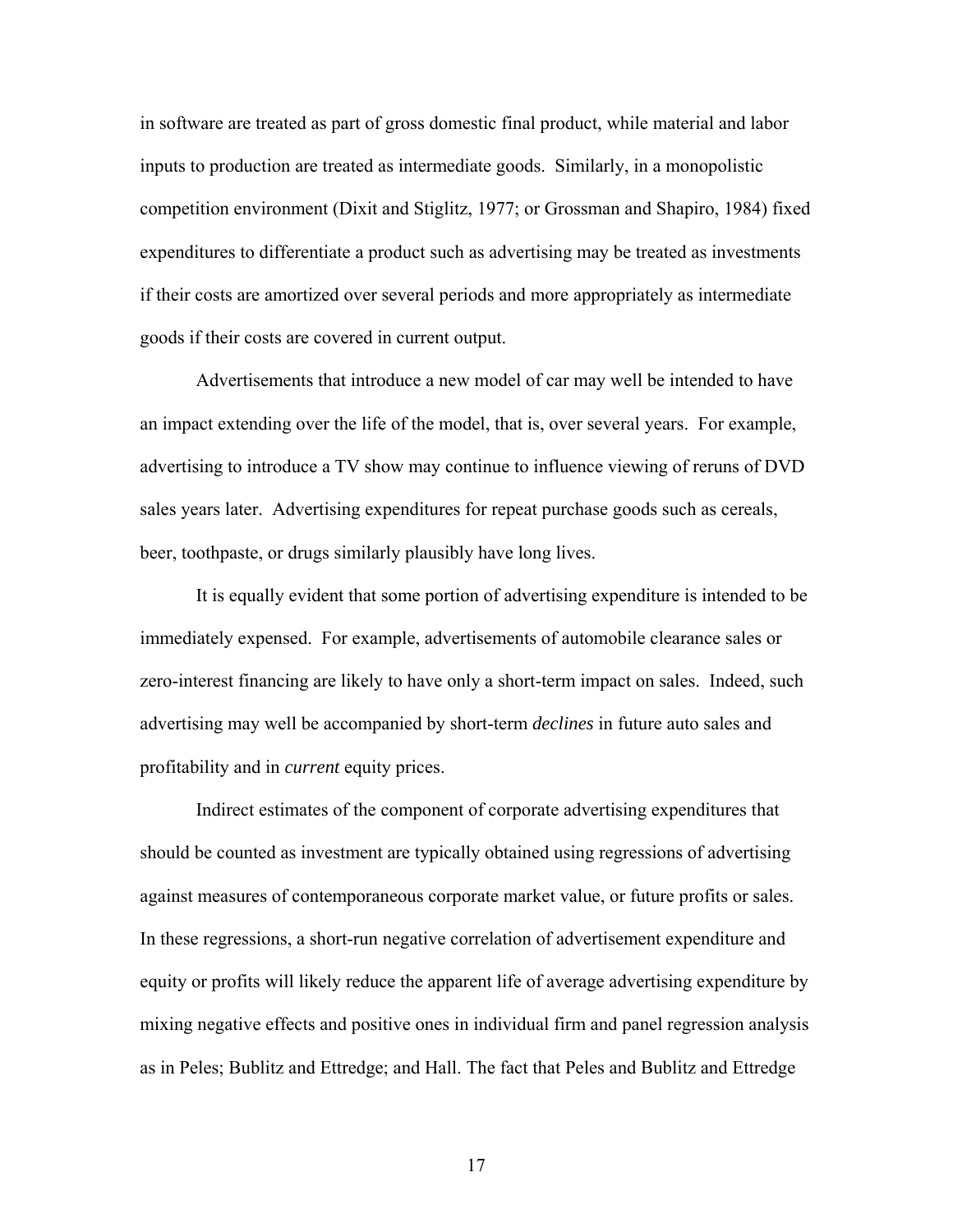find lower lives for durables (that have strong cyclical components) than for nondurables is indicative of this possibility.

 From the perspective of investment only the positive effects should be counted. At the same time, advertising that is intended to have only short-run benefits for the advertiser should not be counted as investment. It thus seems appropriate to consider that some fraction of advertising be considered investment. The Hall study gives a point estimate of advertising's impact on market value being about one-third, implying that one-third of advertising is being treated by equity holders as a capital expenditure and not a current expense.

 If we use Hall's one-third of advertising expenditures as an estimate, then the investment component of advertising varies from 0.5 percent to 0.8 percent of GDP. Total unmeasured contributions of advertising to GDP would be roughly two-thirds the size of advertising expenditures, and from 0.9 percent to 1.5 percent of GDP (Table 1, line 18).

## V. Summary

 This note has argued that there are two unmeasured contributions of advertising to output: as an investment and as a support to entertainment and news. The role of advertising as an investment has been the subject of substantial controversy. Yet over the years repeated studies have shown that there is some durable market power due to advertising. Hall's estimate – that one-third of advertising expenditure is investment – is a plausible benchmark, but this estimate ought to be updated with additional data.

 My estimates for the entertainment support value of advertising are equally approximate. I have argued that a substantial proportion of advertising expenditures on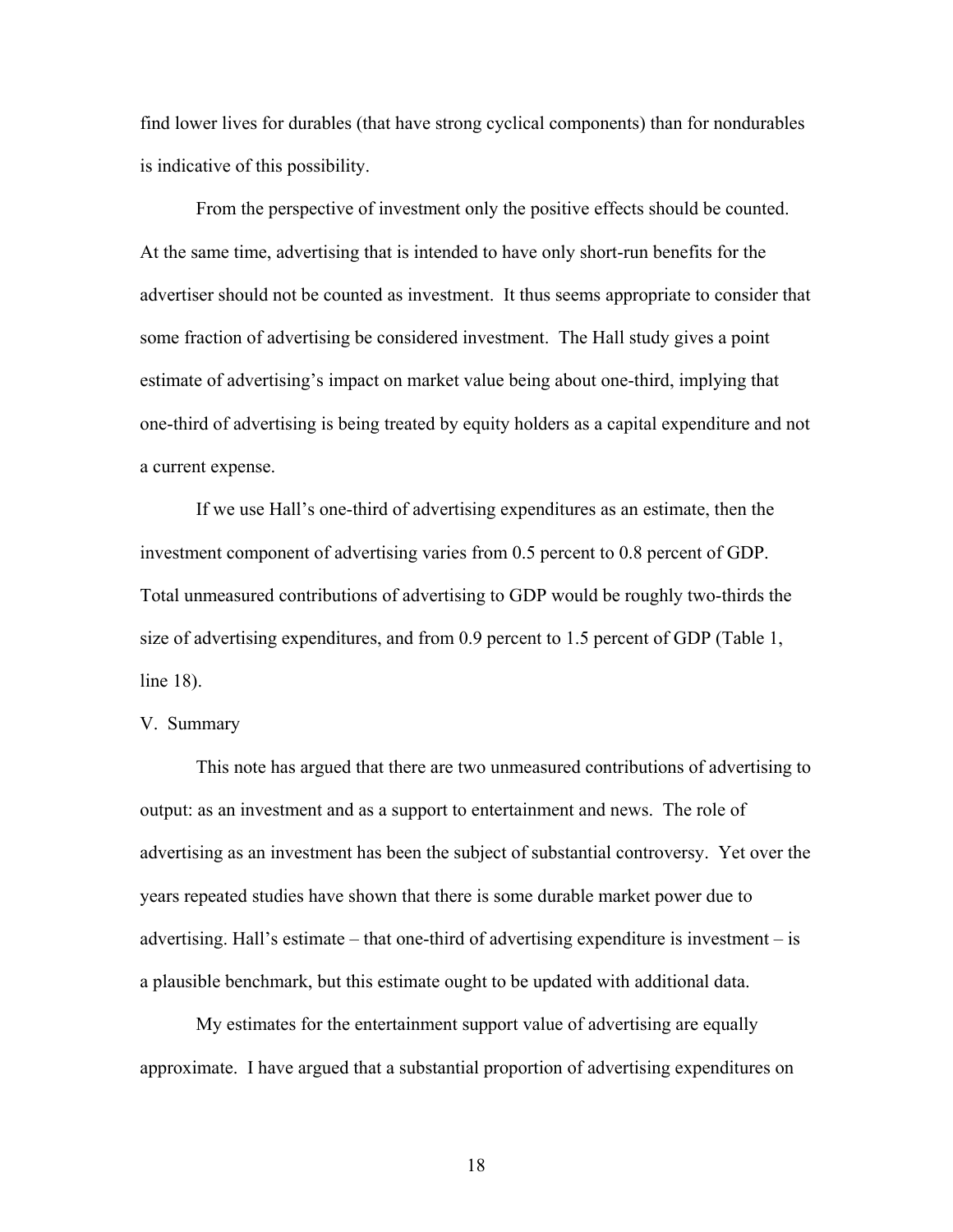entertainment and news creates a positive contribution to consumer surplus and that this ought to be counted in GDP. In particular, doing so helps make the time series on real recreation services closer to the true overall impact on the U.S. consumer of radio and television. These two underappreciated values of advertising imply that two-thirds of advertising might be viewed as an unmeasured contribution to real output.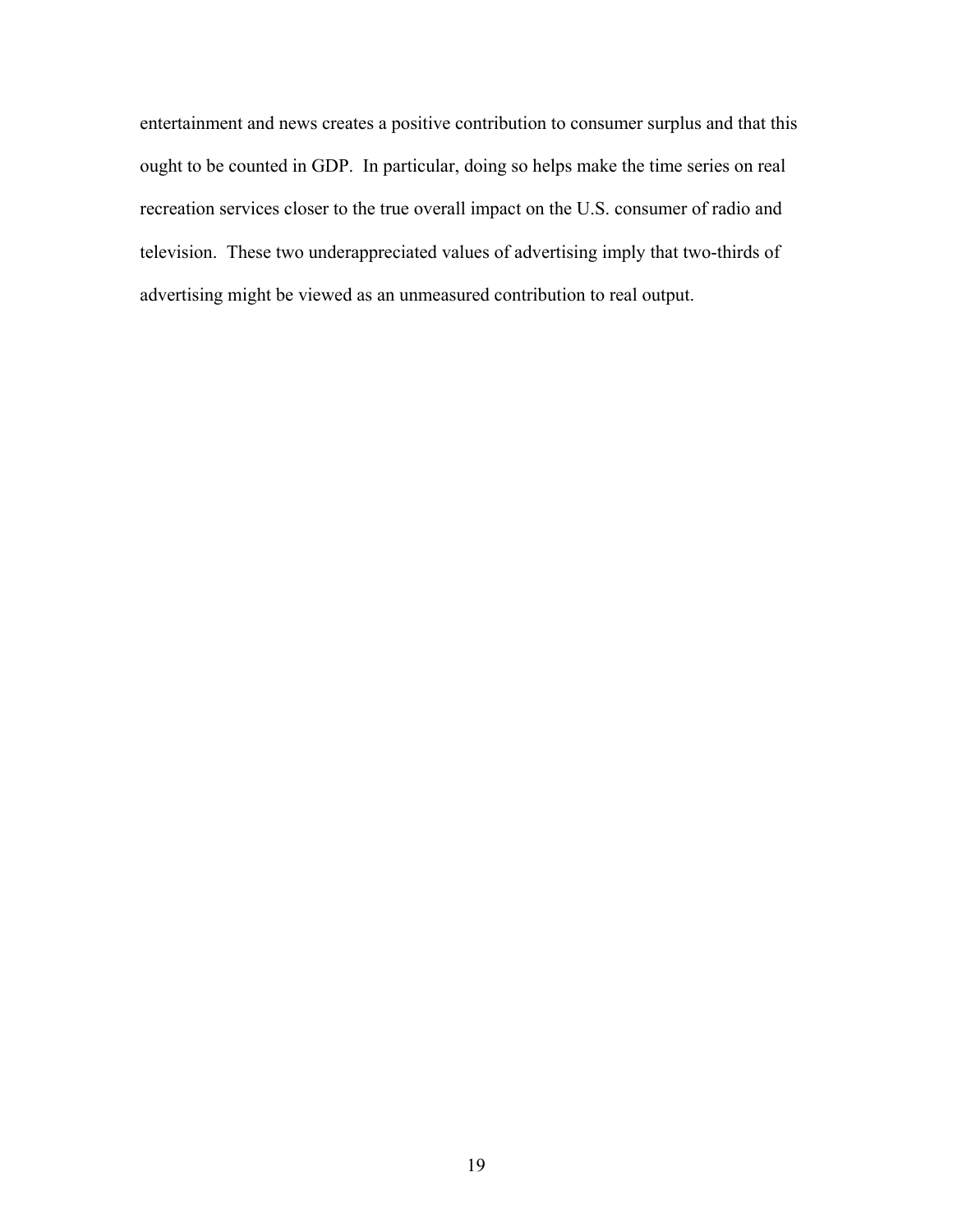#### REFERENCES

- Bloch, Harry, "Advertising and Profitability: A Reappraisal," *Journal of Political Economy* 82, no.2, pt. 1 (March-April 1974), 267-286.
- Borden, Neil, *The Economic Effects of Advertising*, Irwin, Chicago, 1942.
- Bublitz, B., and M. Ettridge, "The Information in Discretion Outlays: Advertising, Research and Development," *Accounting Review* 64 (1989), 108-124.

Coen, Robert, "Bob Coen's historical advertising statistics," at http://www.universalmccann.com/ourview.html, downloaded May 2005.

- Comanor, William S., and Thomas A. Wilson, "Advertising, Market Structure and Performance," *Review of Economics and Statistics* 51 (November 1967), 423-440.
- Dixit, Avinash K., and Victor Norman, "Advertising and Welfare," *Bell Journal of Economics* 9 (1978), 1-17.
- Dixit, Avinash K., and Joseph E. Stiglitz, "Monopolistic Competition and Optimum Product Diversity," *American Economic Review* 67 (1977), 297-308.
- Goettler, Ronald, "Advertising Rates, Audience Composition, and Competition in the Network Television Industry," Carnegie Mellon GSIA Working Paper 1999-E28, August 1999.
- Grossman, Gene M., and Carl Shapiro, "Informative Advertising with Differentiated Products," *Review of Economic Studies* 51 (Jan. 1984), 63-81.
- Hall, Bronwyn, "The Stock Market Value of R&D Investment During the 1980s," *American Economic Review* 83 (1993), 259-264.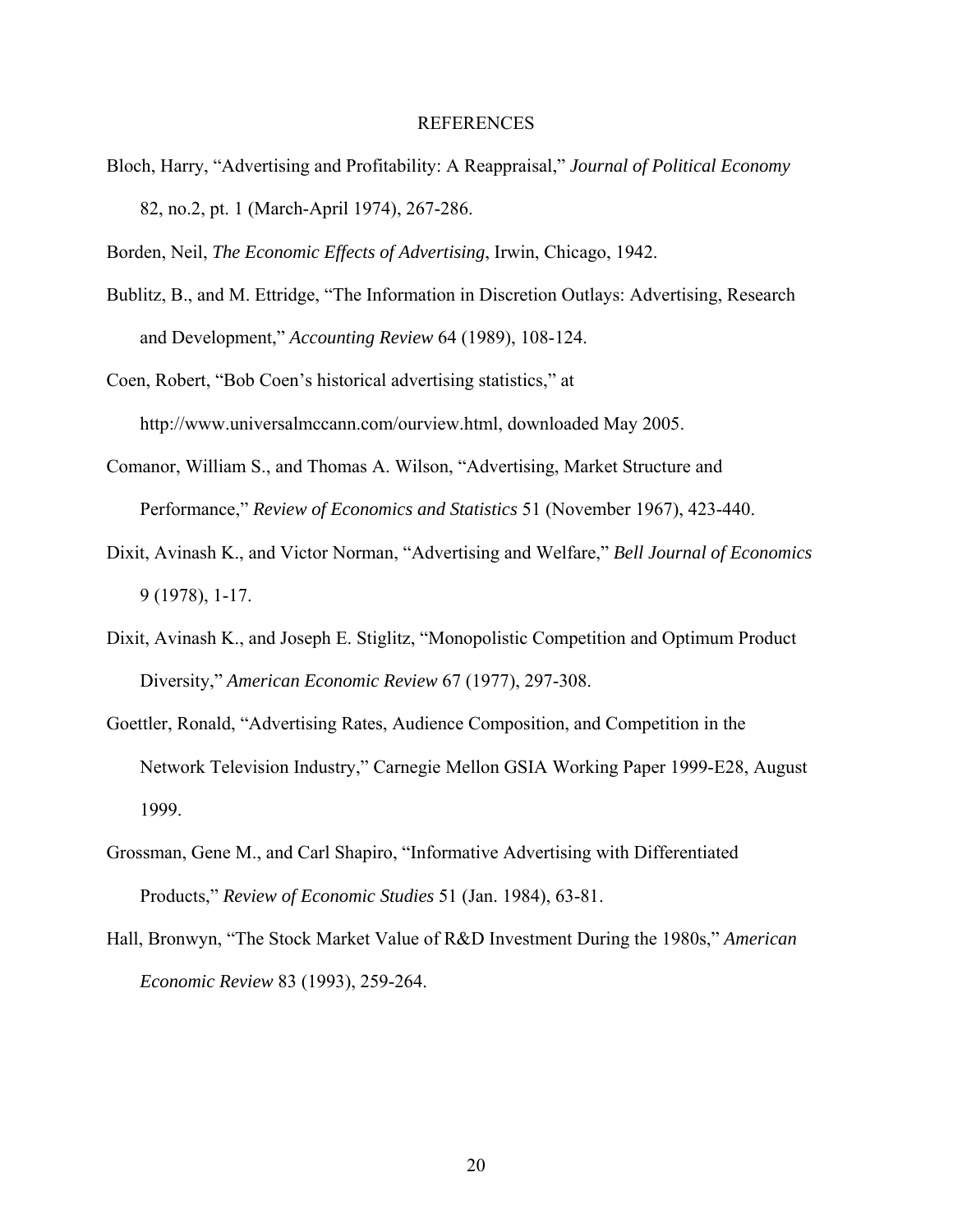- Hirschey, Mark, and Jerry J. Weygandt, "Amortization Policy for Advertising and Research and Development Expenditures," *Journal of Accounting Research* 23 (Spring 1985), 326- 334.
- Kothari, S.P., Ted E. Laguerre, and Andrew J. Leone. "Capitalization Versus Expensing: Evidence on the Uncertainty of Future Earnings from Capital Expenditures Versus R&D Outlays," *Review of Accounting Studies* 7 (2002), 355-382.
- Nevo, Aviv, "Measuring Market Power in the Ready-to-Eat Cereal Industry," *Econometrica* 69 (2001), 307-342.
- Noll, Rober G., Merton J. Peck, and John T. McGowan, *Economic Aspects of Television Regulation*, Brookings Institution, Washington, DC, 1973.
- Peles, Yoram, "Rates of Amortization of Advertising Expenditures," *Journal of Political Economy* 79 (Sept.-Oct. 1971), 1032-1058.
- Schmalensee, Richard, "Inter-Industry Studies of Structure and Performance," in Richard Schmalensee and Robert D. Willig, eds., *Handbook of Industrial Organization,* vol. 2, North-Holland, New York, 1989, 951-1009.
- Stigler, George J., and Gary S. Becker, "De Gustibus Non Est Disputandum," *American Economic Review* 67 (March 1977), 76-90.
- Weiss, Leonard W. "Advertising, Profits, and Corporate Taxes," *Review of Economics and Statistics* 51, no. 4 (November 1969), 421-430.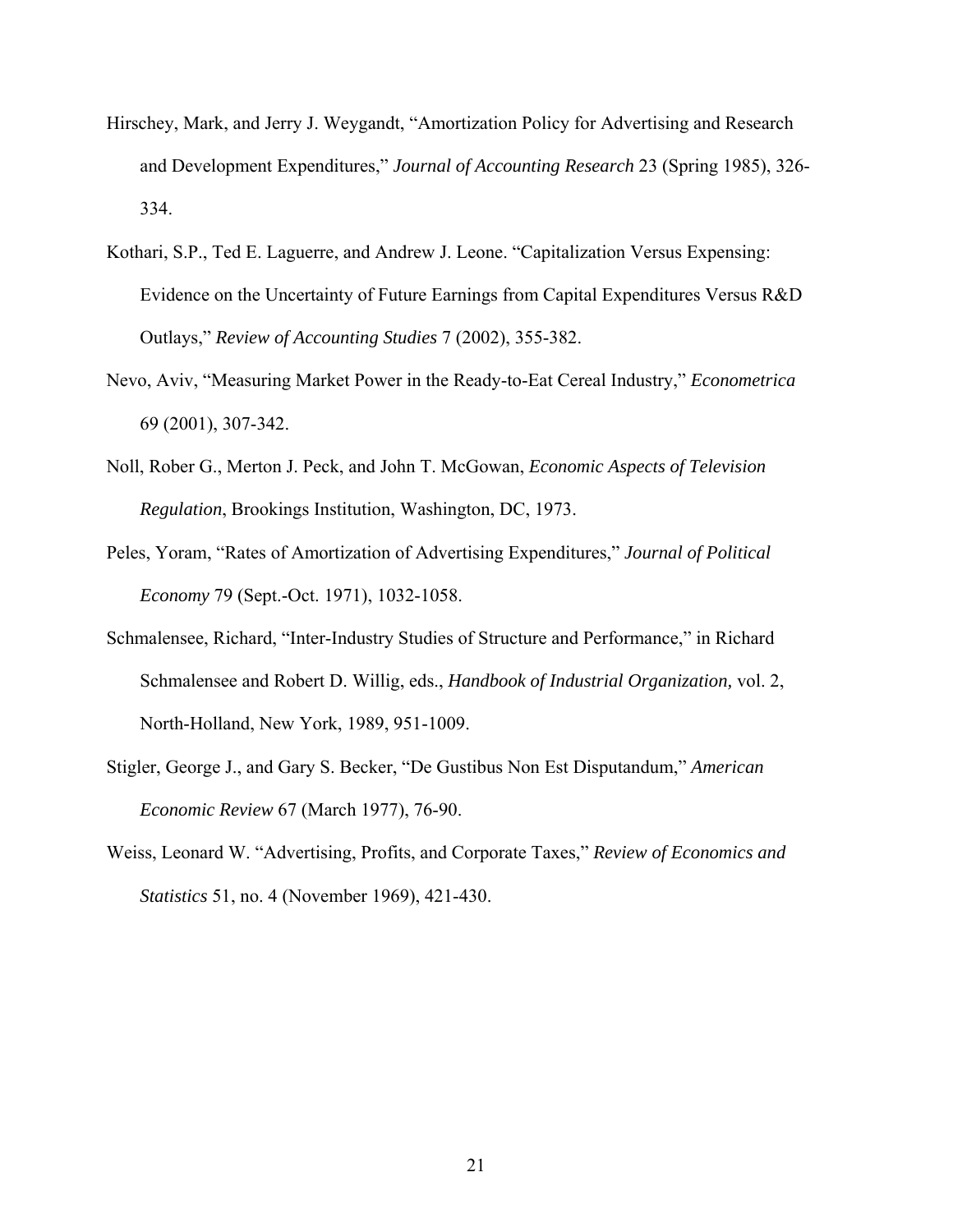| Table 1. Coen Advertising Expenditures Data, by media, nominal, 1935-2002 |                  |                  |                  |                  |                  |                  |        |         |
|---------------------------------------------------------------------------|------------------|------------------|------------------|------------------|------------------|------------------|--------|---------|
|                                                                           | 1935-            | 1940-            | 1950-            | 1960-            | 1970-            | 1980-            | 1990-  |         |
|                                                                           | 39               | 49               | 59               | 69               | 79               | 89               | 99     | 2000-02 |
| 1.Newspapers                                                              | 810              | 1144             | 2836             | 4399             | 8881             | 23826            | 36714  | 45779   |
| 2.Periodicals                                                             | 235              | 535              | 1164             | 1835             | 2894             | 7241             | 12051  | 15940   |
| 3. Yellow Pages*                                                          | $\boldsymbol{0}$ | $\boldsymbol{0}$ | $\boldsymbol{0}$ | $\boldsymbol{0}$ | $\boldsymbol{0}$ | $\mathbf{0}$     | 10392  | 13532   |
| 4.Radio                                                                   | 150              | 395              | 601              | 918              | 2123             | 6040             | 11523  | 18678   |
| 5. Broadcast TV                                                           | $\boldsymbol{0}$ | 6                | 883              | 2460             | 5924             | 19835            | 32332  | 41917   |
| $\overline{6}$ .Cable TV                                                  | $\boldsymbol{0}$ | $\boldsymbol{0}$ | $\boldsymbol{0}$ | $\boldsymbol{0}$ | $\boldsymbol{0}$ | $\boldsymbol{0}$ | 6487   | 15829   |
| 7. Internet                                                               | $\overline{0}$   | $\boldsymbol{0}$ | $\overline{0}$   | $\mathbf{0}$     | $\overline{0}$   | $\overline{0}$   | 502    | 5678    |
| 8.Direct Mail                                                             | 318              | 431              | 1252             | 2243             | 4372             | 14727            | 31541  | 45128   |
| 9.Outdoor                                                                 | 40               | 78               | 179              | 187              | 355              | 875              | 1281   | 5162    |
| 10.Other                                                                  | 385              | 634              | 1689             | 2934             | 6002             | 11533            | 22140  | 30903   |
| 11. Total                                                                 |                  |                  |                  |                  |                  |                  |        |         |
| Advertising                                                               | 1938             | 3222             | 8605             | 14976            | 30551            | 84076            | 164962 | 238545  |
|                                                                           |                  |                  |                  |                  |                  |                  |        |         |
| 12. Entertainment                                                         |                  |                  |                  |                  |                  |                  |        |         |
| and News                                                                  |                  |                  |                  |                  |                  |                  |        |         |
| (1,2,4,5,6,7)                                                             | 1195             | 2079             | 5485             | 9612             | 19823            | 56942            | 99608  | 143821  |
| 13. Contribution                                                          |                  |                  |                  |                  |                  |                  |        |         |
| to entertainment                                                          |                  |                  |                  |                  |                  |                  |        |         |
| and news <sup>1</sup>                                                     | 461              | 805              | 2258             | 4153             | 8960             | 26503            | 47602  | 70761   |
|                                                                           |                  |                  |                  |                  |                  |                  |        |         |
| Percent of GDP                                                            |                  |                  |                  |                  |                  |                  |        |         |
| 15. Total                                                                 |                  |                  |                  |                  |                  |                  |        |         |
| Advertising                                                               | 2.27%            | 1.58%            | 2.13%            | 2.09%            | 1.84%            | 2.07%            | 2.25%  | 2.35%   |
| 16. Contribution                                                          |                  |                  |                  |                  |                  |                  |        |         |
| to entertainment                                                          |                  |                  |                  |                  |                  |                  |        |         |
| and news                                                                  | 0.54%            | 0.40%            | 0.56%            | 0.58%            | 0.54%            | 0.65%            | 0.65%  | 0.70%   |
| 17. Advertisng                                                            |                  |                  |                  |                  |                  |                  |        |         |
| Investment (one-                                                          |                  |                  |                  |                  |                  |                  |        |         |
| third of $(15)$                                                           | 0.76%            | 0.53%            | 0.71%            | 0.70%            | 0.61%            | 0.69%            | 0.75%  | 0.78%   |
| 18. Unmeasured                                                            |                  |                  |                  |                  |                  |                  |        |         |
| contribution to                                                           |                  |                  |                  |                  |                  |                  |        |         |
| GDP: $(16)+(17)$                                                          | 1.30%            | 0.92%            | 1.27%            | 1.28%            | 1.15%            | 1.34%            | 1.40%  | 1.48%   |

\*Before 1990, included in Other.

Source: Author's calcualtion and Coen, Robert, "Bob Coen's historical advertising

statistics," at http://www.universalmccann.com/ourview.html

<sup>1</sup>Equals 0.6 times sum of (4), (5), (6), and (7) plus 0.4 times (1) plus 0.2 times (2).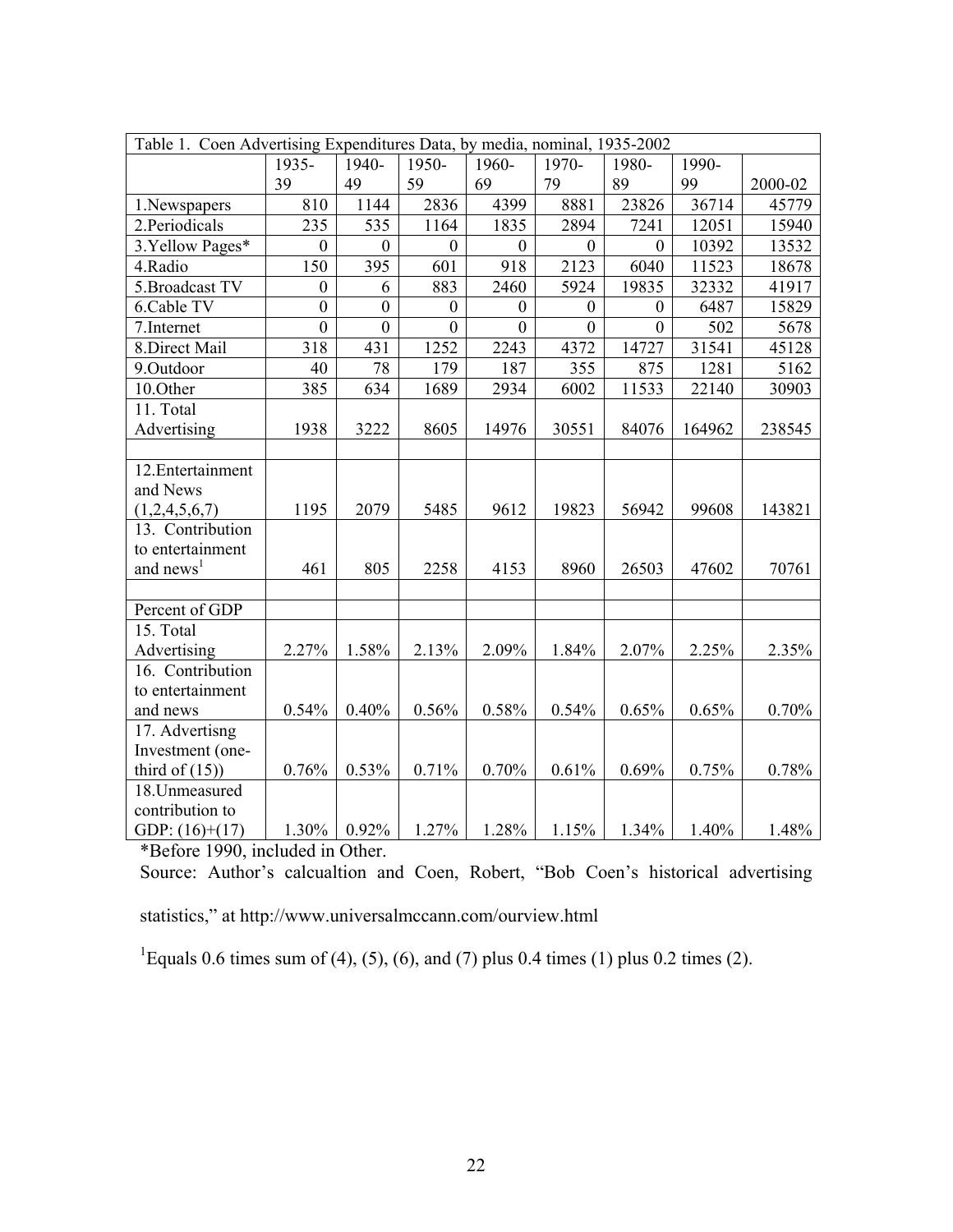| Table 2. Media revenues from customers and advertisers, 1998-2002, Service |        |        |        |        |        |
|----------------------------------------------------------------------------|--------|--------|--------|--------|--------|
| Annual Survey data                                                         |        |        |        |        |        |
|                                                                            | 1998   | 1999   | 2000   | 2001   | 2002   |
| Newspapers: Joint revenues                                                 | 41435  | 44331  | 47371  | 42698  | 42861  |
| Circulation                                                                | 8592   | 8818   | 9149   | 9474   | 9628   |
| Advertising                                                                | 32843  | 35513  | 38222  | 33224  | 33233  |
| Magazines: Joint revenues                                                  | 30703  | 32732  | 33812  | 34493  | 34087  |
| Circulation                                                                | 13948  | 14912  | 14397  | 16031  | 16175  |
| Advertising                                                                | 16755  | 17820  | 19415  | 18462  | 17913  |
| Directories and databases                                                  | 11163  | 12088  | 12840  | 13422  | 13326  |
| Circulation                                                                | 1274   | 1409   | 1682   | 2206   | 2163   |
| Advertising                                                                | 9889   | 10679  | 11158  | 11215  | 11162  |
| Radio Advertising                                                          | 10901  | 12254  | 13921  | 12424  | 13380  |
| <b>Broadcast TV Advertising</b>                                            | 29121  | 31031  | 34937  | 30718  | 33611  |
| Cable TV                                                                   | 47098  | 53403  | 59287  | 63981  | 68648  |
| Subscription and pay per                                                   |        |        |        |        |        |
| view                                                                       | 39064  | 43636  | 47278  | 51756  | 54823  |
| <b>Advertising</b>                                                         | 8034   | 9767   | 12009  | 12225  | 13825  |
|                                                                            |        |        |        |        |        |
| All media                                                                  | 170421 | 185839 | 202168 | 197736 | 205913 |
| Direct consumer payments                                                   | 62878  | 68775  | 72506  | 79467  | 82789  |
| Advertising                                                                | 107543 | 117064 | 129662 | 118268 | 123124 |
|                                                                            |        |        |        |        |        |
| Advertising as proportion of                                               |        |        |        |        |        |
| joint revenues from customers                                              |        |        |        |        |        |
| and advertisers                                                            |        |        |        |        |        |
| Newspapers                                                                 | 79%    | 80%    | 81%    | 78%    | 78%    |
| Periodicals                                                                | 55%    | 54%    | 57%    | 54%    | 53%    |
| Databases                                                                  | 89%    | 88%    | 87%    | 84%    | 84%    |
| Cable TV                                                                   | 21%    | 22%    | 25%    | 24%    | 25%    |
| All media                                                                  | 63%    | 63%    | 64%    | 60%    | 60%    |

Table 2. Media revenues from customers and advertisers, 1998-2002, Service

Source: U.S. Census Bureau, Service Annual Survey, *Information Sector Services, 2002*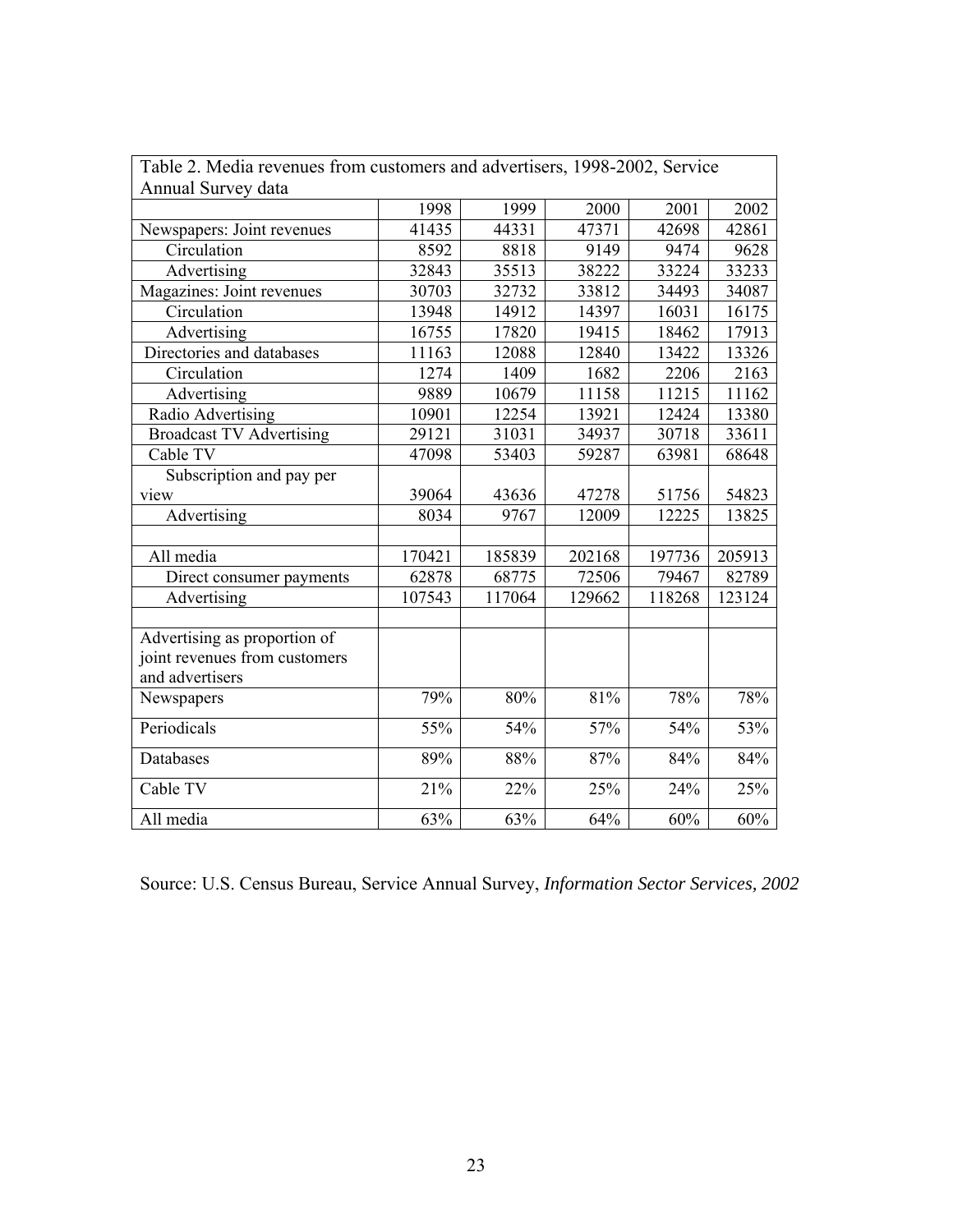Table 3. Advertising Revenues of Selected Media: Data from US Census Bureau Service Annual Survey as Proportion of Coen Data 1998 1999 2000 2001 2002 **Newspapers** 74% 76% 78% 75% 75% **Periodicals** 114% 113% 112% 119% 120% **Broadcast** Television 74% 78% 78% 79% 80% Cable Television 78% 78% 78% 78% 85% Radio 72% 71% 72% 70% 71% Totals of selected media 79% 81% 81% 81% 82%

Source: Tables 1 and 2.

Table 4. Unmeasured advertising contributions to media in relation to measured personal consumption expenditures, 1935-2002 Contribution to all media, ratio to measured PCE for recreation goods and services Contribution to newspapers and periodicals, ratio to measured PCE of magazines, newspapers and sheet music Contribution to TV, radio, and Internet, ratio to measured PCE of recreation services 1935-39 14.7% 71.7% 10.1% 1940-49 12.1% 57.6% 13.7% 1950-59 15.7% 73.9% 28.9% 1960-69 15.5% 77.2% 34.5% 1970-79 12.7% 63.5% 31.9% 1980-89 14.2% 68.4% 34.6% 1990-99 11.8% 63.8% 27.9% 2000-02 11.7% 62.2% 28.9%

Source: Bureau of Economic Analysis and author's calculations.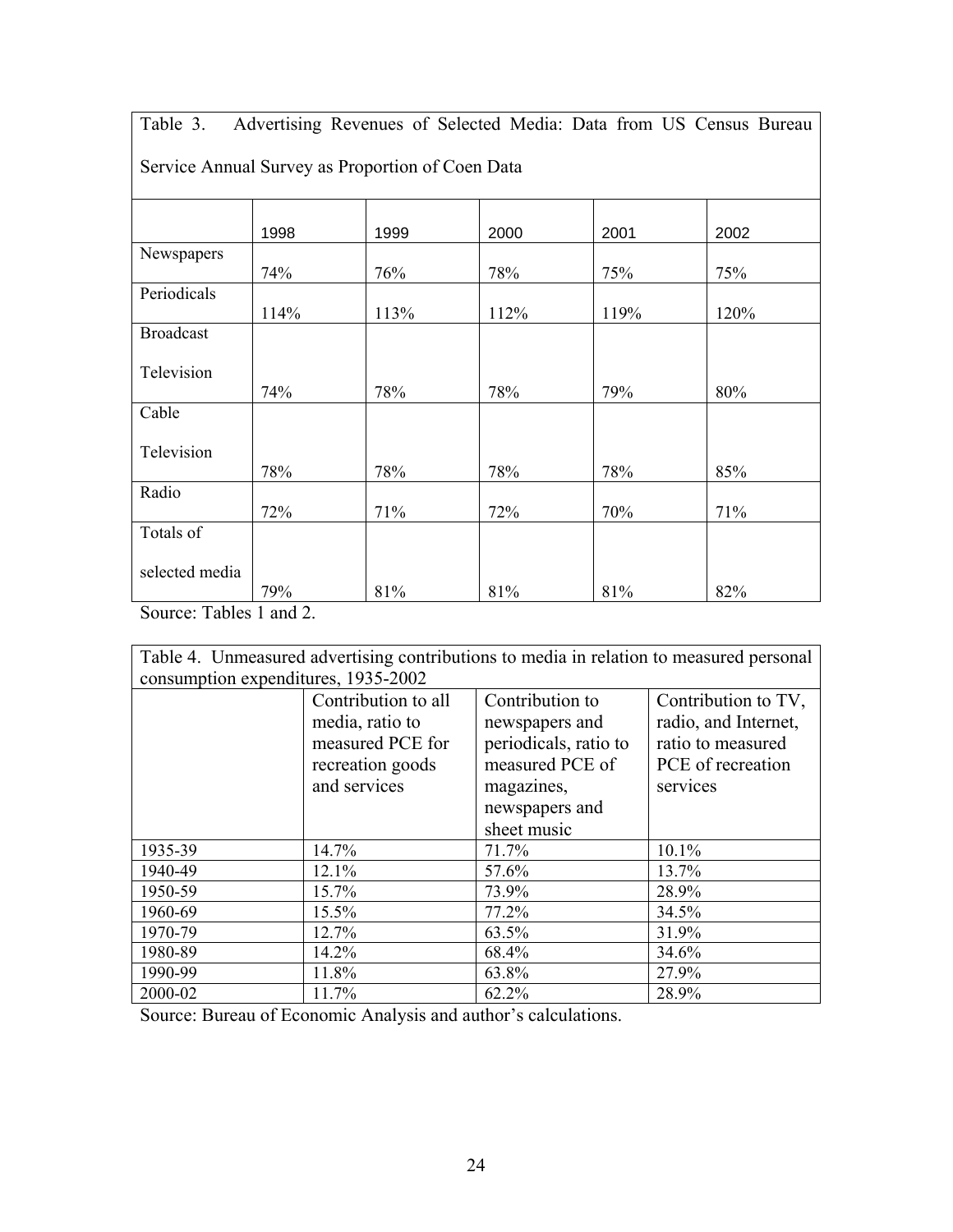| Table 5. Estimated consumer surplus as percent of household income from selected levels<br>of free television service, network affiliated stations, 1969 |               |                  |  |  |  |
|----------------------------------------------------------------------------------------------------------------------------------------------------------|---------------|------------------|--|--|--|
| Number of stations                                                                                                                                       | Total surplus | Marginal surplus |  |  |  |
|                                                                                                                                                          | 2.6           | 2.6              |  |  |  |
|                                                                                                                                                          | 4.06          | 1.46             |  |  |  |
|                                                                                                                                                          | 5.07          | 1.01             |  |  |  |

Source: Noll et al., 1973, Appendix A, Table A-2.

| Table 6. Real personal consumption, total, recreation services, and recreation services with<br>advertising contribuiton included, annualized growth rates (2000 chained dollars) |                                          |                     |                                         |  |  |  |
|-----------------------------------------------------------------------------------------------------------------------------------------------------------------------------------|------------------------------------------|---------------------|-----------------------------------------|--|--|--|
|                                                                                                                                                                                   | Measured real<br>personal<br>consumption | Measured recreation | Recreation services<br>with advertising |  |  |  |
|                                                                                                                                                                                   | expenditures                             | services            | contribution                            |  |  |  |
| 1935-39                                                                                                                                                                           | $4.4\%$                                  | $3.5\%$             | $4.1\%$                                 |  |  |  |
| 1940-49                                                                                                                                                                           | 4.1%                                     | $3.9\%$             | 4.3%                                    |  |  |  |
| 1950-59                                                                                                                                                                           | 3.7%                                     | 1.8%                | $3.2\%$                                 |  |  |  |
| 1960-69                                                                                                                                                                           | 4.4%                                     | 4.6%                | 4.7%                                    |  |  |  |
| 1970-79                                                                                                                                                                           | 3.5%                                     | 5.6%                | 5.6%                                    |  |  |  |
| 1980-89                                                                                                                                                                           | 3.3%                                     | 6.4%                | $6.2\%$                                 |  |  |  |
| 1990-99                                                                                                                                                                           | 3.3%                                     | 4.7%                | 4.6%                                    |  |  |  |
| 2000-03                                                                                                                                                                           | 3.5%                                     | 3.4%                | 2.9%                                    |  |  |  |

Source: Bureau of Economic Analysis and author's calculations.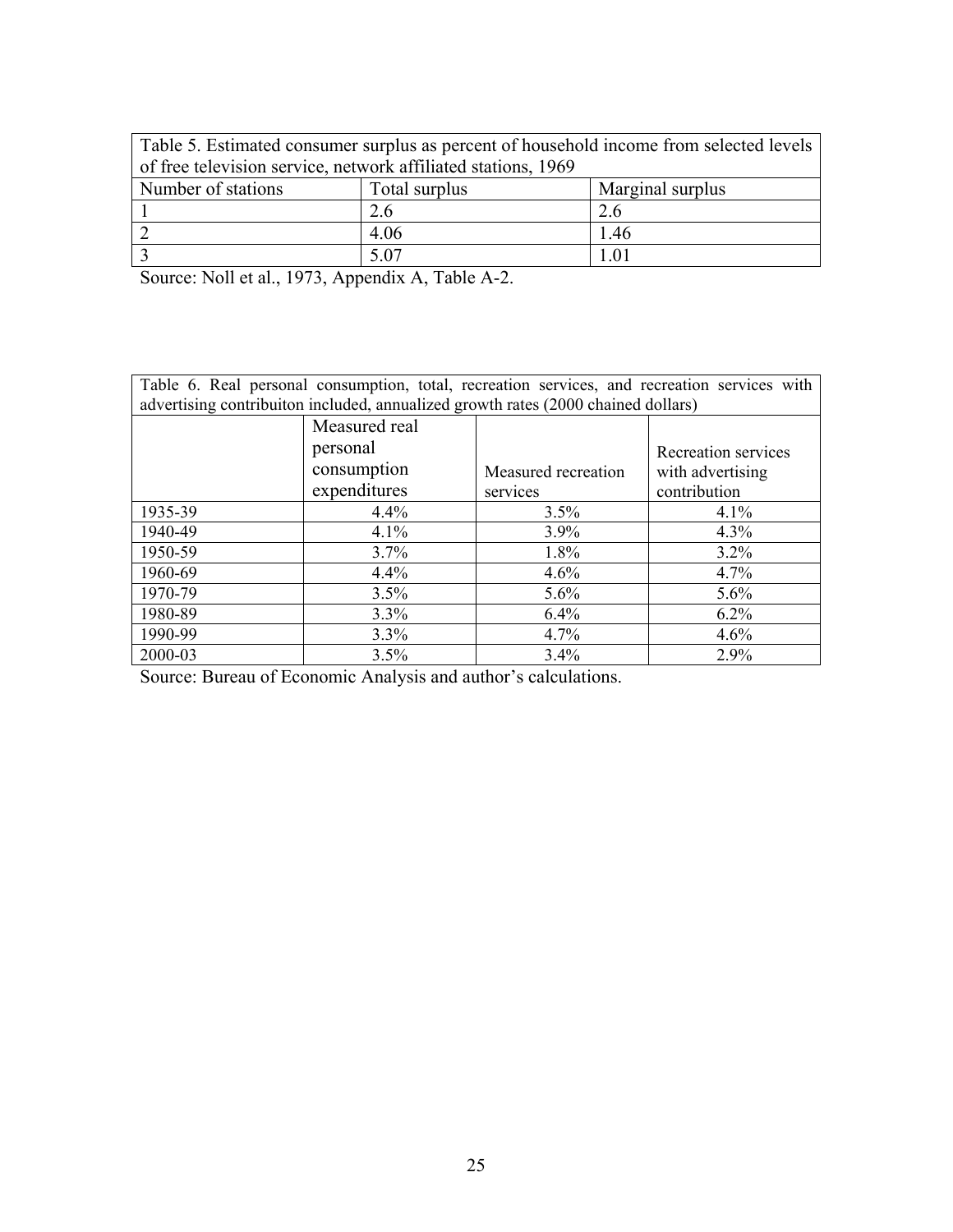# Figure 1.



**Real Consumption of Magazines and Newspapers as Proportion of Total PCE**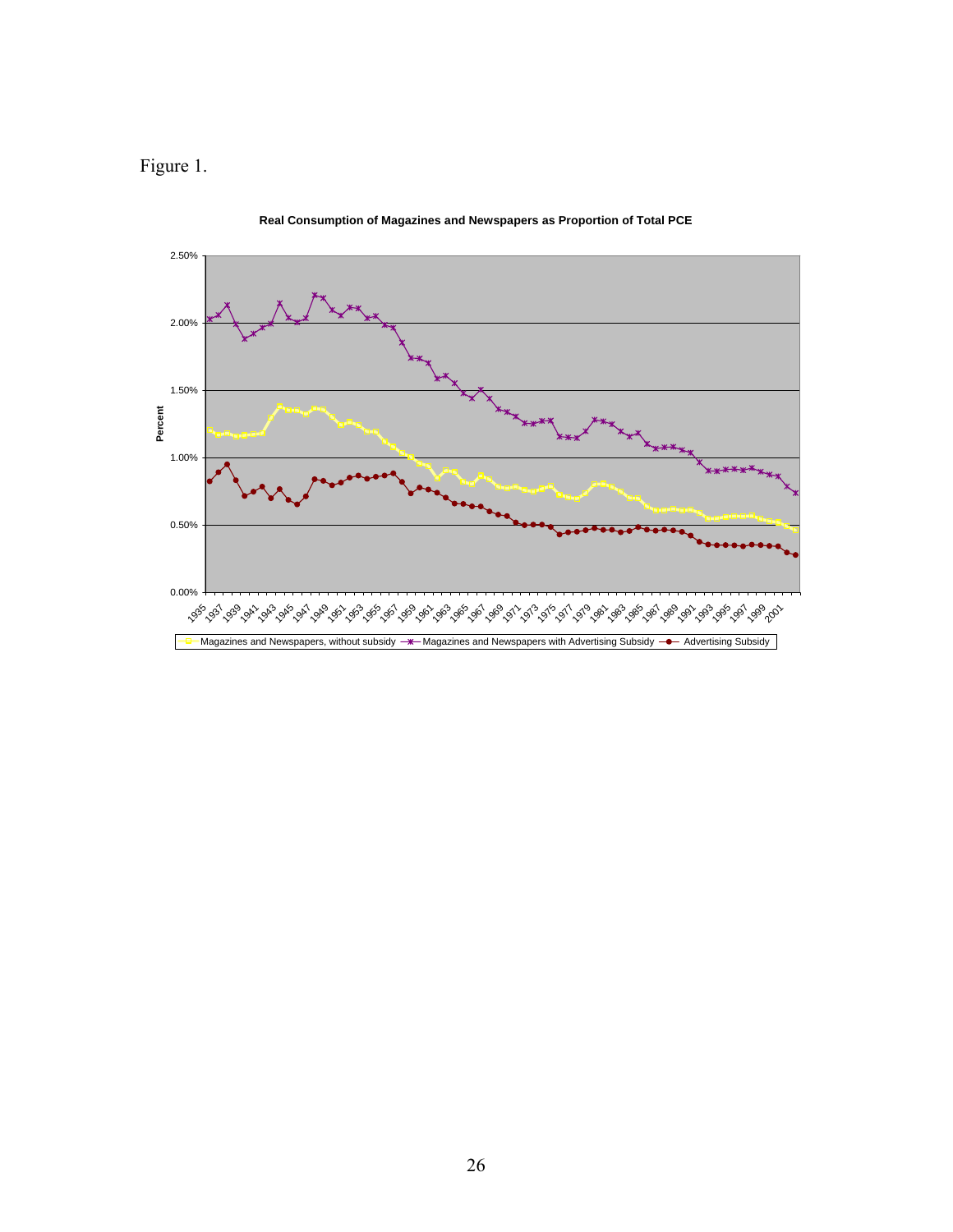Figure 2.



**Cable and Broadcast TV Weekly Viewing Hours**